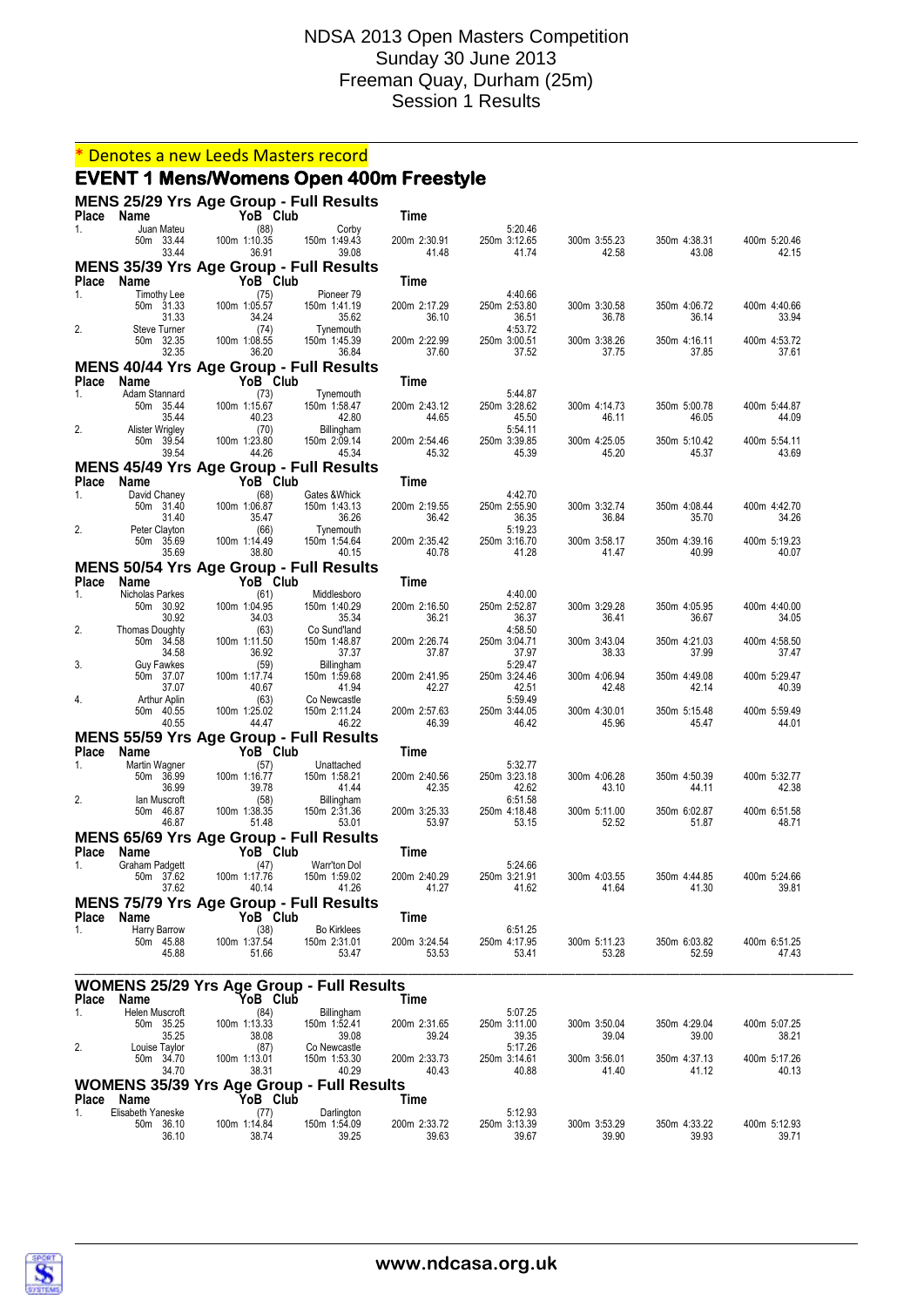# **EVENT 1 Mens/Womens Open 400m Freestyle**

#### **WOMENS 50/54 Yrs Age Group - Full Results**

| <b>Place</b> | Name                     | YoB<br>Club                                      |              | Time         |              |              |              |              |
|--------------|--------------------------|--------------------------------------------------|--------------|--------------|--------------|--------------|--------------|--------------|
| 1.           | Donna Simpson            | (61)                                             | Harrogate    |              | 5:31.55      |              |              |              |
|              | 35.36<br>50 <sub>m</sub> | 100m 1:15.10                                     | 150m 1:56.87 | 200m 2:40.13 | 250m 3:23.86 | 300m 4:07.68 | 350m 4:50.87 | 400m 5:31.55 |
|              | 35.36                    | 39.74                                            | 41.77        | 43.26        | 43.73        | 43.82        | 43.19        | 40.68        |
| 2.           | Carol Boagey             | (59)                                             | AFSHartlepol |              | 5:57.59      |              |              |              |
|              | 40.09<br>50m             | 1:23.77<br>100m                                  | 150m 2:09.72 | 200m 2:55.41 | 250m 3:41.46 | 300m 4:27.59 | 350m 5:13.24 | 400m 5:57.59 |
|              | 40.09                    | 43.68                                            | 45.95        | 45.69        | 46.05        | 46.13        | 45.65        | 44.35        |
| 3.           | Gillian Sheehan          | (59)                                             | Billingham   |              | 7:09.55      |              |              |              |
|              | 48.21<br>50m             | 100m 1:42.78                                     | 150m 2:36.71 | 200m 3:31.19 | 250m 4:26.17 | 300m 5:20.97 | 350m 6:16.29 | 400m 7:09.55 |
|              | 48.21                    | 54.57                                            | 53.93        | 54.48        | 54.98        | 54.80        | 55.32        | 53.26        |
| 4.           | Jeannette Richards       | (61)                                             | Kingfishers  |              | 8:09.73      |              |              |              |
|              | 50m 51.33                | 1:50.59<br>100m                                  | 150m 2:51.93 | 200m 3:56.46 | 250m 4:59.79 | 300m 6:05.48 | 350m 7:09.15 | 400m 8:09.73 |
|              | 51.33                    | 59.26                                            | 1:01.34      | 1:04.53      | 1:03.33      | 1:05.69      | 1:03.67      | 1:00.58      |
|              |                          | <b>WOMENS 55/59 Yrs Age Group - Full Results</b> |              |              |              |              |              |              |
| <b>Place</b> | Name                     | YoB Club                                         |              | Time         |              |              |              |              |
| 1.           | Joan Edwards             | (58)                                             | Consett      |              | 5:25.42      |              |              |              |
|              | 37.24<br>50 <sub>m</sub> | 1:17.50<br>100m                                  | 150m 1:58.81 | 200m 2:41.12 | 250m 3:22.49 | 300m 4:04.14 | 350m 4:45.84 | 400m 5:25.42 |
|              | 37.24                    | 40.26                                            | 41.31        | 42.31        | 41.37        | 41.65        | 41.70        | 39.58        |

**\_\_\_\_\_\_\_\_\_\_\_\_\_\_\_\_\_\_\_\_\_\_\_\_\_\_\_\_\_\_\_\_\_\_\_\_\_\_\_\_\_\_\_\_\_\_\_\_\_\_\_\_\_\_\_\_\_\_\_\_\_\_\_\_\_\_\_\_\_\_\_\_\_\_\_\_\_\_\_\_\_\_\_\_\_\_\_\_\_\_\_\_\_\_\_\_\_\_\_\_\_\_\_\_\_\_\_\_\_\_\_\_**

### **EVENT 2 Mens Open 50m Breaststroke**

|                   |                       | 18/24 Yrs Age Group - Full Results             |                              |                |
|-------------------|-----------------------|------------------------------------------------|------------------------------|----------------|
| Place             | Name                  | YoB                                            | Club                         | Time           |
| 1. Liam Thompson  |                       | (95)                                           | Guisborough                  | 36.03          |
| 2.                | Anthony Simpson       | (93)                                           | <b>Boldon</b>                | 39.16          |
|                   | <b>Nathan Collins</b> | (92)                                           | Tynemouth                    | <b>DNC</b>     |
|                   | Thomas Wakelam        |                                                | (90) Durham City             | DQ ST-         |
|                   |                       | 25/29 Yrs Age Group - Full Results             |                              |                |
| Place             | Name                  | YoB Club                                       |                              | Time           |
| 1.                | Stephen Earl          |                                                | (88) Wear Valley             | 32.90          |
|                   | Glenn Batten          |                                                | (88) Co Sund'land            | <b>DNC</b>     |
|                   |                       | 30/34 Yrs Age Group - Full Results             |                              |                |
| Place Name        |                       | YoB Club                                       |                              | Time           |
| 1.                | Robert Hyde           | (81)                                           | Co Sheffield                 | 33.11          |
|                   | David Charlton        |                                                | (81) Boldon                  | DNC            |
|                   |                       | 35/39 Yrs Age Group - Full Results             |                              |                |
| Place             | Name                  | YoB                                            | Club                         | Time           |
| Neil Shutt<br>1.  |                       | (76)                                           | Co Sund'land                 | 37.97          |
| 2. Steve Turner   |                       |                                                | (74) Tynemouth               | 38.27          |
|                   |                       | 40/44 Yrs Age Group - Full Results             |                              |                |
| Place             | Name                  | YoB Club                                       |                              | Time           |
| $1_{-}$           | James Hodson          |                                                | (70) Co Newcastle            | 34.94          |
| 2. Justin Ross    |                       | (71)                                           | Tynemouth                    | 40.12          |
| 3. Alan Weddell   |                       | (72)                                           | Unattached                   | 43.26          |
|                   |                       | 45/49 Yrs Age Group - Full Results             |                              |                |
| Place             | Name                  | YoB Club                                       |                              | <b>Time</b>    |
| Alan Turner<br>1. |                       |                                                | (68) Newburn                 | 41.06          |
| 2.                | Peter Clayton         | (66)                                           | Tynemouth                    | 41.94          |
|                   | Stuart Hoyle          |                                                | (66) East Leeds              | <b>DNC</b>     |
|                   |                       | 50/54 Yrs Age Group - Full Results             |                              |                |
| Place Name        |                       | YoB Club                                       |                              | Time           |
| 1. Craig Heggie   |                       |                                                | (62) Copeland                | 35.02          |
|                   |                       | 60/64 Yrs Age Group - Full Results             |                              |                |
| Place Name        |                       | YoB Club                                       |                              | Time           |
|                   | 1. Graham Pearson     | (52)                                           | Carlisle Ag                  | 38.72          |
| 2. Graeme Shutt   |                       | (49)                                           | Co Sund'land                 | 50.71          |
|                   |                       |                                                |                              |                |
| Place             | Name                  | 65/69 Yrs Age Group - Full Results<br>YoB Club |                              | Time           |
| $1_{-}$           |                       |                                                |                              |                |
|                   |                       |                                                |                              |                |
| 2.<br>Carl Butler | Graham Padgett        | (47)<br>(44)                                   | Warr'ton Dol<br>RichmondDale | 42.56<br>46.41 |

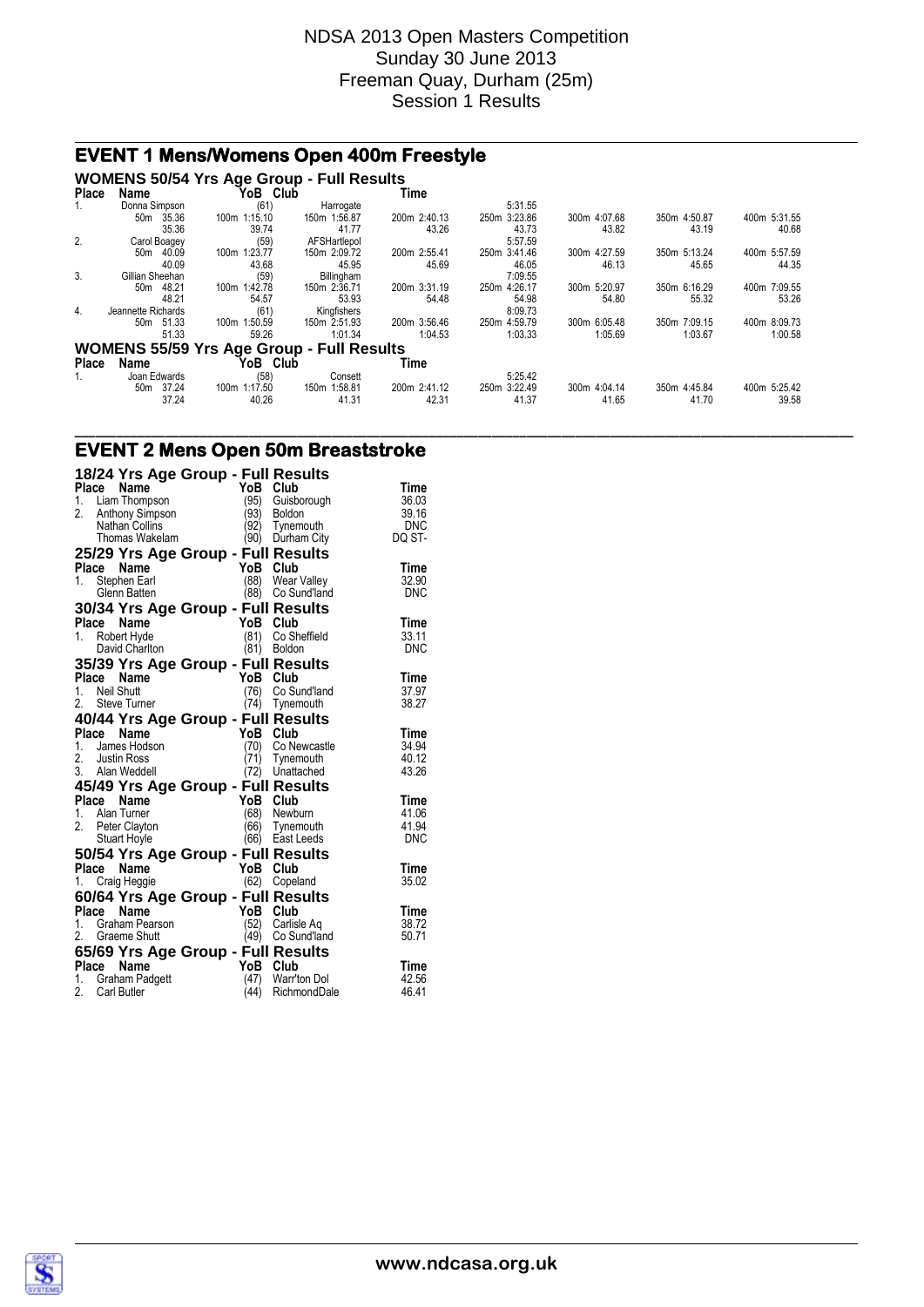### **EVENT 3 Womens Open 50m Breaststroke**

| 25/29 Yrs Age Group - Full Results |      |                    |            |
|------------------------------------|------|--------------------|------------|
| Place<br>Name                      |      | YoB Club           | Time       |
| 1. Lorraine Riddle                 | (84) | Billingham         | 51.25      |
| 30/34 Yrs Age Group - Full Results |      |                    |            |
| Place<br>Name                      | YoB  | Club               | Time       |
| 1. Jennifer Dobson                 | (83) | Blyth              | 44.00      |
| 40/44 Yrs Age Group - Full Results |      |                    |            |
| Place<br>Name                      | YoB  | Club               | Time       |
| Gill Van Der Merwe                 | (72) | Tynemouth          | 42.07      |
| 2. Gillian Smith                   | (71) | <b>Boldon</b>      | 46.09      |
| 45/49 Yrs Age Group - Full Results |      |                    |            |
| Place Name                         |      | YoB Club           | Time       |
| 1. Tracey Ann Smith                | (67) | Co Newcastle       | 44.32      |
| 2. Dianne Roberts                  | (64) | Kingfisher E       | 57.24      |
| 50/54 Yrs Age Group - Full Results |      |                    |            |
| Place Name                         | YoB  | Club               | Time       |
| 1. Susan Arrowsmith                | (62) | NottmLeander       | 43.34      |
| 2. Carol Boagey                    | (59) | AFSHartlepol       | 43.60      |
| 55/59 Yrs Age Group - Full Results |      |                    |            |
| Place Name                         | YoB  | Club               | Time       |
| 1. Sally Shields                   | (54) | <b>Bo Kirklees</b> | 41.23      |
| Jane Hamp                          | (57) | Filey              | <b>DNC</b> |
| 60/64 Yrs Age Group - Full Results |      |                    |            |
| Name<br>Place                      |      | YoB Club           | Time       |
| 1. Hilary Crick                    | (49) | <b>East Leeds</b>  | $49.36*$   |
|                                    |      |                    |            |

# **EVENT 4 Mens Open 100m Butterfly**

| 25/29 Yrs Age Group - Full Results<br>Place Name | YoB Club             | Time       | 50    |  |
|--------------------------------------------------|----------------------|------------|-------|--|
| Juan Mateu                                       | (88) Corby           | DQ ST-     |       |  |
| 35/39 Yrs Age Group - Full Results               |                      |            |       |  |
| Place Name                                       | YoB Club             | Time       | 50    |  |
| Robert Whittle                                   | (76)<br>Co Newcastle | 1:02.89    | 28.31 |  |
| 2.<br>Robert Dickinson                           | (74)<br>Consett      | 1:06.23    | 30.64 |  |
| 3.<br>Timothy Lee                                | (75)<br>Pioneer 79   | 1:11.21    | 33.08 |  |
| 4.<br><b>Steve Turner</b>                        | (74)<br>Tynemouth    | 1:18.07    | 36.28 |  |
| Michael Vickers                                  | (76)<br>Wear Valley  | <b>DNC</b> |       |  |
| 40/44 Yrs Age Group - Full Results               |                      |            |       |  |
| Place Name                                       | YoB Club             | Time       | 50    |  |
| 1. Adam Stannard                                 | (73) Tynemouth       | 1:16.89    | 35.67 |  |
| 45/49 Yrs Age Group - Full Results               |                      |            |       |  |
| Place Name                                       | YoB Club             | Time       | 50    |  |
| 1. Kevin Smith                                   | (64)<br>Co Newcastle | 1:03.95    | 29.87 |  |
| Alan Turner                                      | (68)<br>Newburn      | DQ ST-     |       |  |
| 50/54 Yrs Age Group - Full Results               |                      |            |       |  |
| Place Name                                       | YoB Club             | Time       | 50    |  |
| Nicholas Parkes                                  | (61)<br>Middlesboro  | 1:10.59    | 32.75 |  |
| 2. Guy Fawkes                                    | (59)<br>Billingham   | 1:17.11    | 36.77 |  |
| 55/59 Yrs Age Group - Full Results               |                      |            |       |  |
| Place Name                                       | YoB Club             | Time       | 50    |  |
| <b>Stuart Downie</b>                             | (55)<br><b>Blyth</b> | 1.51.45    | 50.20 |  |
|                                                  |                      |            |       |  |

### **EVENT 5 Womens Open 100m Butterfly**

|                     | 35/39 Yrs Age Group - Full Results |           |       |
|---------------------|------------------------------------|-----------|-------|
| Place Name          | YoB Club                           | Time      | 50    |
| 1. Andrea Jutrzenka | (76) East Leeds                    | $1.2270*$ | 39.81 |
|                     | 50/54 Yrs Age Group - Full Results |           |       |
| Place Name          | YoB Club                           | Time      | 50    |
| 1. Judith Hattle    | (60) Carlisle Ag                   | 1 11 44   | 32.88 |

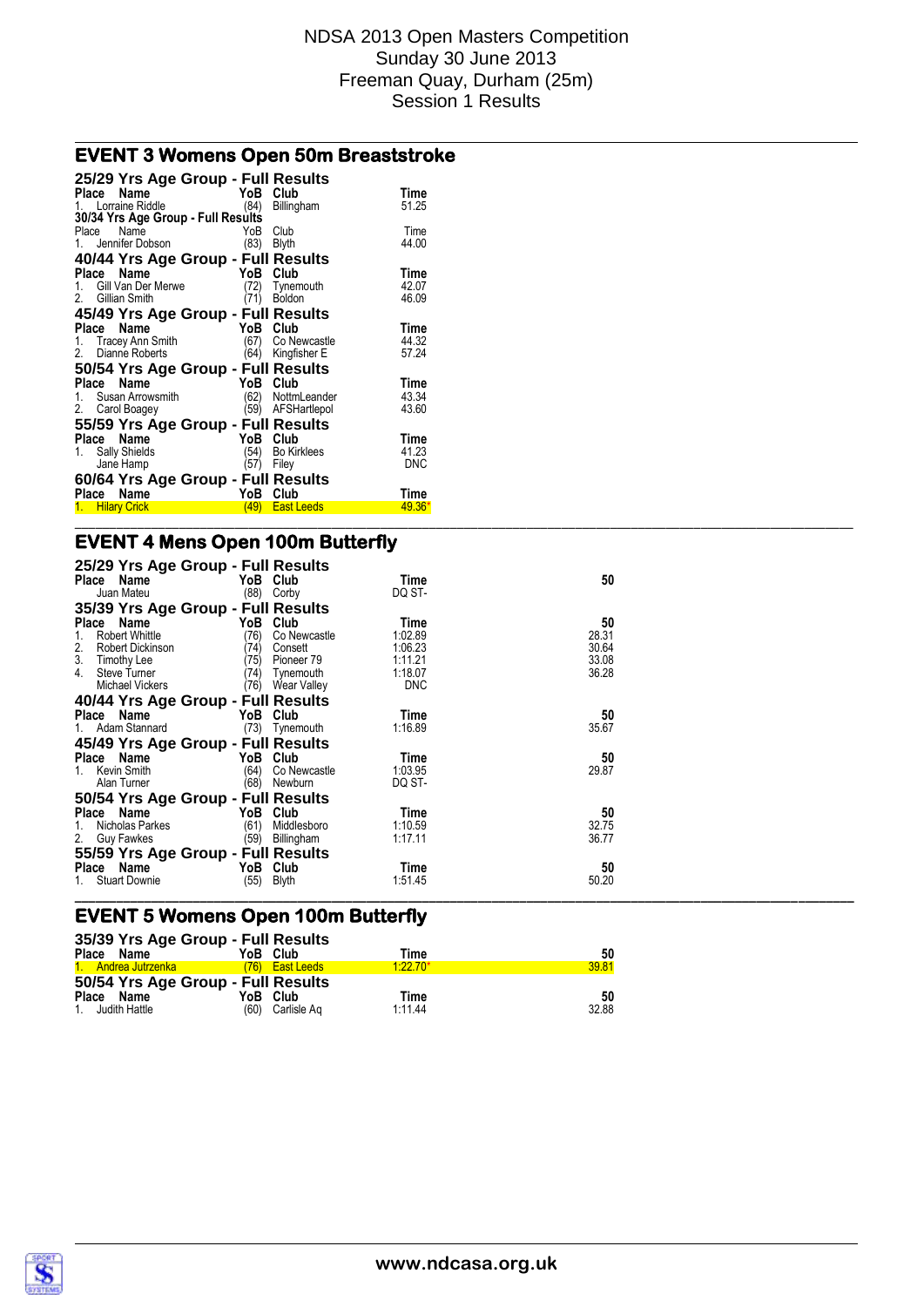**\_\_\_\_\_\_\_\_\_\_\_\_\_\_\_\_\_\_\_\_\_\_\_\_\_\_\_\_\_\_\_\_\_\_\_\_\_\_\_\_\_\_\_\_\_\_\_\_\_\_\_\_\_\_\_\_\_\_\_\_\_\_\_\_\_\_\_\_\_\_\_\_\_\_\_\_\_\_\_\_\_\_\_\_\_\_\_\_\_\_\_\_\_\_\_\_\_\_\_\_\_\_\_\_\_\_\_\_\_\_\_\_**

### **EVENT 6 Mens Open 25m Backstroke**

| 18/24 Yrs Age Group - Full Results<br>Name<br>Place | YoB Club |                             | Time       |
|-----------------------------------------------------|----------|-----------------------------|------------|
| Andrew Smith<br>1.                                  | (92)     |                             | 16.22      |
| Conor Crozier                                       | ∖92)     | Guisborough<br>Co Sund'land | DQ ST-     |
|                                                     |          |                             |            |
| 25/29 Yrs Age Group - Full Results                  |          |                             |            |
| Name<br>Place                                       | YoB      | Club                        | Time       |
| Glenn Batten<br>1.                                  |          | (88) Co Sund'land           | 15.20      |
| 35/39 Yrs Age Group - Full Results                  |          |                             |            |
| Place<br>Name                                       | YoB      | Club                        | Time       |
| <b>Steve Turner</b><br>1                            | (74)     | Tynemouth                   | 16.69      |
| Robert Whittle                                      | (76)     | Co Newcastle                | <b>DNC</b> |
| 40/44 Yrs Age Group - Full Results                  |          |                             |            |
| Name<br>Place                                       | YoB      | Club                        | Time       |
| Ce<br>Alister Wrigley<br>1.                         | (70)     | Billingham                  | 18.33      |
| 2                                                   | (71)     | Tynemouth                   | 19.29      |
| Sean Harrion                                        | (73)     | Co Sund'land                | <b>DNC</b> |
| 45/49 Yrs Age Group - Full Results                  |          |                             |            |
| Name<br>Place                                       | YoB Club |                             | Time       |
| Geoffrey Simpson<br>1.                              | (67)     | <b>Boldon</b>               | 16.76      |
| 2.<br>Peter Clayton                                 | 66)      | Tynemouth                   | 18.57      |
| <b>Stuart Hoyle</b>                                 | (66      | East Leeds                  | <b>DNC</b> |
| 50/54 Yrs Age Group - Full Results                  |          |                             |            |
| Name<br>Place                                       | YoB      | Club                        | Time       |
| Stephen Allen<br>1.                                 |          | (60) Hull Masters           | 16.66      |
|                                                     |          |                             |            |
| 60/64 Yrs Age Group - Full Results                  |          |                             |            |
| Name<br>Place                                       | YoB Club |                             | Time       |
| Graeme Shutt<br>1.                                  | (49)     | Co Sund'land                | 22.25      |
| 65/69 Yrs Age Group - Full Results                  |          |                             |            |
| Place<br>Name                                       | YoB      | Club                        | Time       |
| Graham Padgett<br>1.                                | (47)     | Warr'ton Dol                | 20.26      |
| 2.<br><b>Carl Butler</b>                            | (44)     | RichmondDale                | 22.08      |

# **EVENT 7 Womens Open 25m Backstroke**

| Place       | 18/24 Yrs Age Group - Full Results<br>Name<br>1. Bryony Scoffin                                         | YoB Club                     | (89) Guisborough                                        | Time<br>17.97                   |
|-------------|---------------------------------------------------------------------------------------------------------|------------------------------|---------------------------------------------------------|---------------------------------|
| Place       | 30/34 Yrs Age Group - Full Results<br>Name<br>1. Karen Webster                                          | YoB                          | Club<br>(79) Kingfisher E                               | Time<br>21.48                   |
| Place       | 35/39 Yrs Age Group - Full Results<br>Name<br>1. Andrea Jutrzenka                                       | YoB                          | Club<br>(76) East Leeds                                 | Time<br>18.13                   |
| Place       | 40/44 Yrs Age Group - Full Results<br>Name                                                              | YoB                          | Club                                                    | Time                            |
|             | 1. Philippa Rickard                                                                                     |                              | (71) East Leeds                                         | 17.50                           |
| Place<br>1. | 45/49 Yrs Age Group - Full Results<br>Name<br>Jayne Simpson<br>2. Tracey Ann Smith<br>3. Dianne Roberts | YoB<br>(67)<br>(67)<br>(64)  | Club<br><b>Boldon</b><br>Co Newcastle<br>Kingfisher E   | Time<br>16.86<br>20.37<br>24.45 |
|             | 50/54 Yrs Age Group - Full Results                                                                      |                              |                                                         |                                 |
| Place       | <b>Name</b>                                                                                             | YoB                          | Club                                                    | Time                            |
| 3.          | 1. Carol Boagey<br>2. Susan Walker<br>Jeannette Richards<br>Julie Hoyle                                 | '59)<br>(63)<br>(61)<br>(62) | AFSHartlepol<br>Billingham<br>Kingfishers<br>East Leeds | 21.86<br>30.35<br>31.37<br>DNC  |
|             | 55/59 Yrs Age Group - Full Results<br>Place Name                                                        | YoB Club                     |                                                         | Time                            |

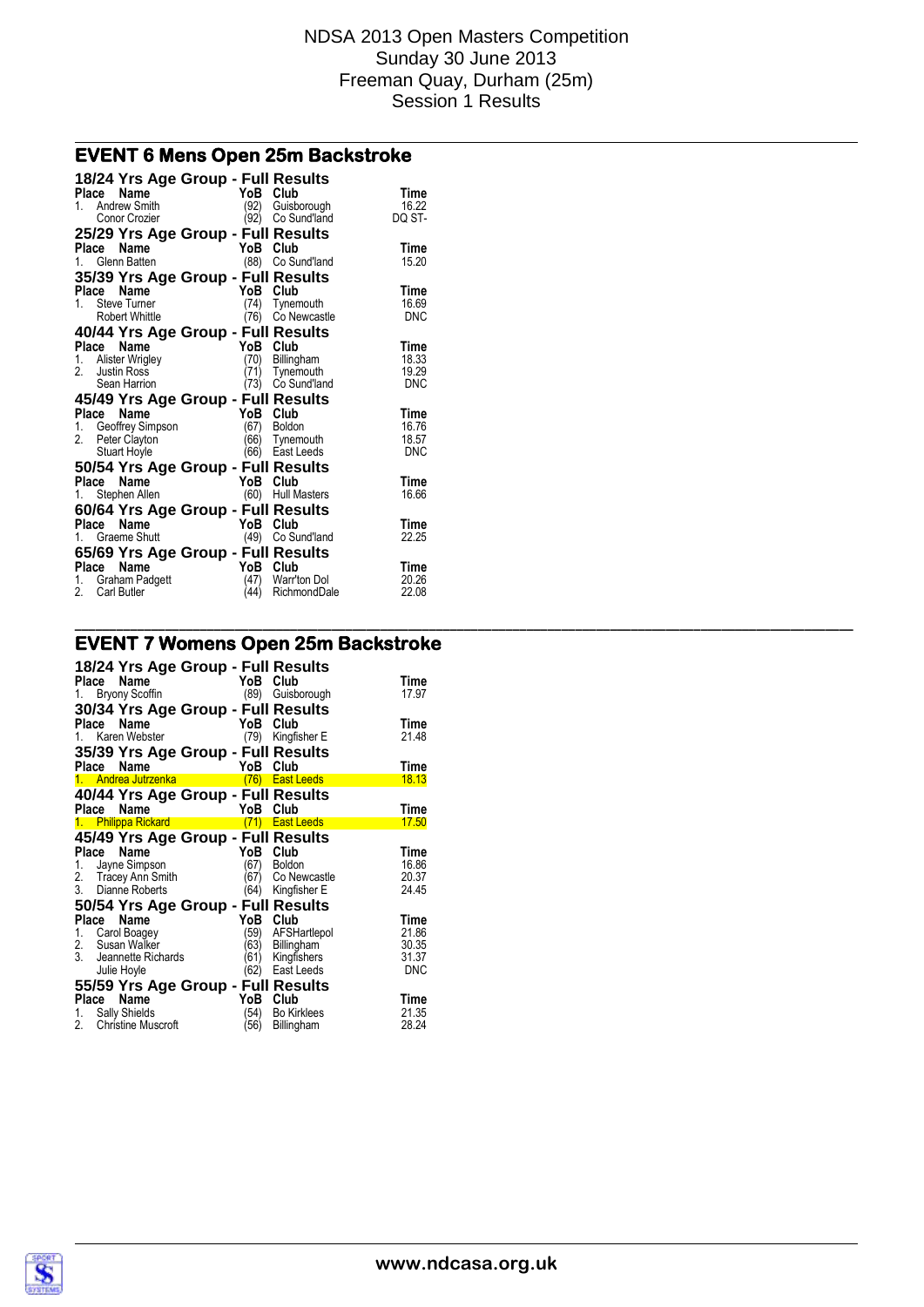# **EVENT 8 Mens Open 50m Freestyle**

|                  | 18/24 Yrs Age Group - Full Results         |                       |              |                              |                |
|------------------|--------------------------------------------|-----------------------|--------------|------------------------------|----------------|
| Place<br>1.      | Name<br>Conor Crozier                      |                       | YoB<br>(92)  | Club<br>Co Sund'land         | Time<br>26.69  |
| 2.               | Liam Thompson                              |                       | 95)          | Guisborough                  | 27.67          |
| 3.               | Anthony Simpson                            |                       | (93)         | <b>Boldon</b>                | 27.92          |
| 4.               | Andrew Smith                               |                       | (92)         | Guisborough                  | 28.61          |
| 5.               | Thomas Wakelam<br>Nathan Collins           |                       | (90)<br>(92) | Durham City<br>Tynemouth     | 29.15<br>DNC   |
|                  | 25/29 Yrs Age Group - Full Results         |                       |              |                              |                |
| Place            | Name                                       |                       | YoB          | Club                         | Time           |
| 1.               | Glenn Batten                               |                       | (88)         | Co Sund'land                 | 27.82          |
| 2.               | Juan Mateu                                 |                       | (88)         | Corby                        | 29.57          |
|                  | 30/34 Yrs Age Group - Full Results         |                       | YoB          |                              |                |
| 1.               | Place Name<br>Robert Hyde                  |                       | (81)         | Club<br>Co Sheffield         | Time<br>25.55  |
|                  | David Charlton                             |                       | (81)         | <b>Boldon</b>                | <b>DNC</b>     |
|                  | 35/39 Yrs Age Group - Full Results         |                       |              |                              |                |
| Place            | Name                                       |                       | YoB          | Club                         | <b>Time</b>    |
| 1.               | Graeme Wilkinson                           |                       | (78)         | Tynemouth                    | 26.29          |
| 2.<br>3.         | Rob Whittle<br><b>Neil Shutt</b>           |                       | 76)<br>76)   | Co Newcastle<br>Co Sund'land | 27.26<br>28.44 |
| 4.               | <b>Timothy Lee</b>                         |                       | (75)         | Pioneer 79                   | 29.20          |
|                  | Michael Vickers                            |                       | (76)         | Wear Valley                  | <b>DNC</b>     |
|                  | 40/44 Yrs Age Group - Full Results         |                       |              |                              |                |
|                  | Place Name                                 |                       | YoB          | Club                         | <b>Time</b>    |
| 1.<br>2.         | Adam Stannard<br><b>Justin Ross</b>        |                       | (73)<br>(71) | Tynemouth<br>Tynemouth       | 30.22<br>33.12 |
|                  | Sean Harrion                               |                       | (73)         | Co Sund'land                 | DNC            |
|                  | Alan Weddell                               |                       | 72)          | Unattached                   | <b>DNC</b>     |
|                  | Andrew Atkinson                            |                       |              |                              |                |
|                  |                                            |                       | 72)          | Harrogate                    | DNC            |
|                  | Kevin Davison                              |                       | (72)         | Tynemouth                    | DNC            |
|                  | 45/49 Yrs Age Group - Full Results         |                       |              |                              |                |
|                  | Place Name<br>1. Stuart Hoyle              |                       | YoB          | Club<br><b>East Leeds</b>    | <b>Time</b>    |
| $\overline{2}$ . | Kevin Smith                                | $\overline{166}$ (66) | (64)         | 28.21<br>Co Newcastle        | 28.63          |
| 3.               | Geoffrey Simpson                           |                       | (67)         | <b>Boldon</b>                | 30.28          |
| 4.               | Peter Clayton                              |                       | (66)         | Tynemouth                    | 30.97          |
| 5.<br>6.         | Andrew Cornforth<br>Alan Turner            |                       | (67)<br>(68) | Kingfisher E<br>Newburn      | 32.67<br>35.44 |
|                  | 50/54 Yrs Age Group - Full Results         |                       |              |                              |                |
| Place            | Name                                       |                       | YoB          | Club                         | Time           |
| 1.               | <b>Thomas Doughty</b>                      |                       | (63)         | Co Sund'land                 | 30.77          |
| 2.               | Arthur Aplin                               |                       | (63)         | Co Newcastle                 | 31.13<br>DNC   |
|                  | Nicholas Parkes                            |                       |              | (61) Middlesboro             |                |
| Place            | 55/59 Yrs Age Group - Full Results<br>Name |                       | YoB          | Club                         | Time           |
| 1.               | Martin Wagner                              |                       | (57)         | Unattached                   | 30.12          |
|                  | 60/64 Yrs Age Group - Full Results         |                       |              |                              |                |
| Place            | Name                                       |                       | YoB          | Club                         | Time           |
| 1.               | <b>Graeme Shutt</b>                        |                       | (49)         | Co Sund'land                 | 40.37          |
|                  | 65/69 Yrs Age Group - Full Results         |                       |              |                              |                |
|                  | Place Name<br>1. Graham Padgett            |                       | YoB<br>(47)  | Club<br>Warr'ton Dol         | Time<br>33.26  |
| 2.               | Derek Robinson                             |                       | (44)         | Blyth                        | 34.73          |
| 3.               | Alex Brown                                 |                       | (44)         | <b>Blyth</b>                 | 37.68          |
|                  | 75/79 Yrs Age Group - Full Results         |                       |              |                              |                |
| Place<br>1.      | Name<br>Harry Barrow                       |                       | YoB<br>(38)  | Club<br><b>Bo Kirklees</b>   | Time<br>37.30  |

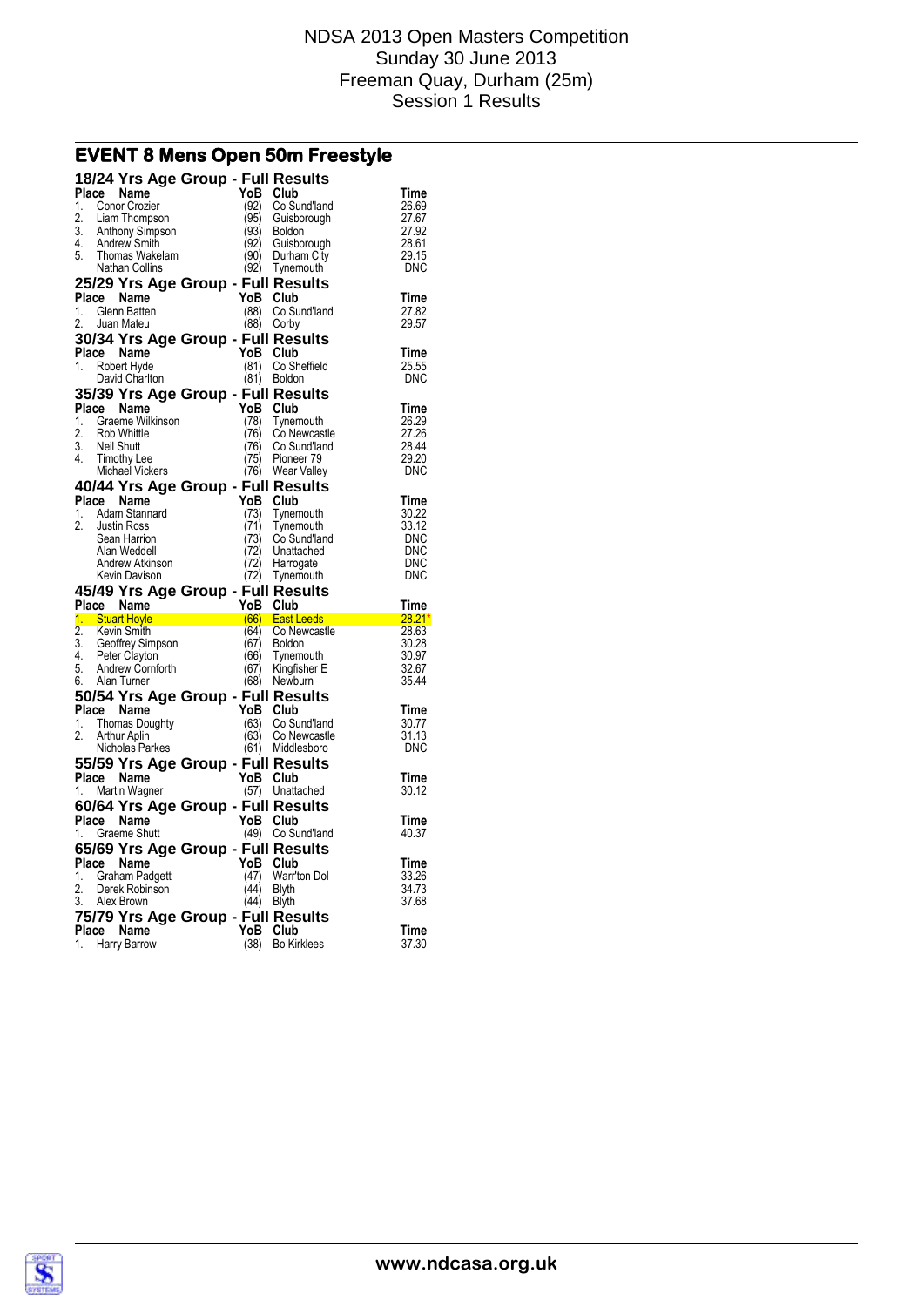# **EVENT 9 Womens Open 50m Freestyle**

|                | 18/24 Yrs Age Group - Full Results                          |              |                           |                      |
|----------------|-------------------------------------------------------------|--------------|---------------------------|----------------------|
|                | Place Name                                                  | YoB Club     |                           | Time                 |
| $1_{-}$        | <b>Bryony Scoffin</b>                                       | (89)         | Guisborough               | 30.71                |
|                | Hannah Robson                                               |              | (91) Boldon               | <b>DNC</b>           |
|                | 25/29 Yrs Age Group - Full Results                          |              |                           |                      |
|                | <b>Name</b><br>Place                                        | YoB Club     |                           | Time                 |
| 1.             | Louise Taylor                                               |              | (87) Co Newcastle         | 31.54                |
|                | 30/34 Yrs Age Group - Full Results                          |              |                           |                      |
|                | Place<br>Name                                               | YoB          | Club                      | <b>Time</b>          |
| 1.             | <b>ce Name</b><br>Jennifer Dobson<br>Kana Wabatar           | (83)         | <b>Blyth</b>              | 32.00                |
| 2.             | Karen Webster                                               | (79)         | Kingfisher E              | 38.49                |
|                | 35/39 Yrs Age Group - Full Results                          |              |                           |                      |
|                | Place<br><b>Name</b>                                        | YoB          | Club                      | <b>Time</b>          |
| 1.             | <b>Vicky Stewart</b>                                        | (78)         | Kingfisher E              | 35.02                |
|                | 40/44 Yrs Age Group - Full Results                          |              |                           |                      |
|                | Place Name                                                  | YoB          | Club                      | <b>Time</b>          |
|                | $\frac{1}{2}$<br>1. Philippa Rickard                        | (71)         | <b>East Leeds</b>         | $29.59*$             |
|                | 2. Gill Van Der Merwe                                       | (72)         | Tynemouth                 | 32.89                |
|                | 45/49 Yrs Age Group - Full Results                          |              |                           |                      |
|                | Place<br>Name                                               | YoB          | Club                      | <b>Time</b>          |
|                | 1. Tracey Ann Smith<br>2. Kath Minghella                    | (67)         | Co Newcastle              | 31.73                |
|                | 2. Kath Minghella                                           | (64)         | Kingfisher E              | 34.09                |
|                | 3. Dianne Roberts                                           | (64)         | Kingfisher E              | 43.72                |
|                | 50/54 Yrs Age Group - Full Results                          |              |                           |                      |
|                |                                                             |              |                           |                      |
| 1.             | Name                                                        |              |                           | Time                 |
|                | Place                                                       | YoB Club     |                           |                      |
|                | Susan Arrowsmith                                            | (62)         | NottmLeander              | 33.34<br>35.96       |
|                |                                                             | '59)<br>'59) | AFSHartlepol              | 44.96                |
| 4.             | 2. Carol Boagey<br>3. Gillian Sheehan<br>Jeannette Richards | (61)         | Billingham                | 49.43                |
| 5 <sub>1</sub> | Susan Walker                                                | (63)         | Kingfishers<br>Billingham | 52.19                |
|                | Julie Hoyle                                                 | (62)         | East Leeds                | <b>DNC</b>           |
|                |                                                             |              |                           |                      |
|                | 55/59 Yrs Age Group - Full Results                          |              |                           |                      |
| 1.             | Place<br><b>Name</b><br>Joan Edwards                        | YoB          | Club<br>Consett           | <b>Time</b><br>33.93 |
|                |                                                             | (58)<br>(54) | <b>Bo Kirklees</b>        | 35.04                |
|                | 2. Sally Shields<br>3. Christine Muscroft                   | (56)         | Billingham                | 46.52                |

# **EVENT 10 Mens/Womens Open 200m IM**

| <b>MENS 25/29 Yrs Age Group - Full Results</b>                                 |                    |                |                    |                    |  |
|--------------------------------------------------------------------------------|--------------------|----------------|--------------------|--------------------|--|
| Place Name<br>YoB Club                                                         | Time               | 50             | 100                | 150                |  |
| 1. Juan Mateu<br>$(88)$ Corby                                                  | 3:06.60            | 38.38          | 1:31.69            | 2:25.40            |  |
| <b>MENS 35/39 Yrs Age Group - Full Results</b>                                 |                    |                |                    |                    |  |
| Place Name<br>YoB Club                                                         | Time               | 50             | 100                | 150                |  |
| 1. Robert Dickinson<br>(74)<br>Consett<br>2. Steve Turner<br>(74)<br>Tynemouth | 2:26.34<br>2:41.01 | 31.43<br>34.64 | 1:09.42<br>1:17.32 | 1:52.84<br>2:03.99 |  |
| <b>MENS 45/49 Yrs Age Group - Full Results</b>                                 |                    |                |                    |                    |  |
| Place Name<br>YoB Club                                                         | Time               | 50             | 100                | 150                |  |
| 1. Kevin Smith<br>(64)<br>Co Newcastle                                         | 2:40.64            | 33.04          | 1:17.33            | 2:05.10            |  |
| 2. Alan Turner<br>(68)<br>Newburn                                              | 3:20.02            | 44.51          | 1:40.62            | 2:32.90            |  |
| <b>MENS 50/54 Yrs Age Group - Full Results</b>                                 |                    |                |                    |                    |  |
| Place Name<br>YoB Club                                                         | Time               | 50             | 100                | 150                |  |
| 1. Stephen Allen<br>(60)<br>Hull Masters                                       | 2:41.71            | 34.31          | 1:16.55            | 2:04.17            |  |
| 2. Guy Fawkes<br>(59)<br>Billingham                                            | 2:55.09            | 36.16          | 1:26.63            | 2:13.98            |  |
| <b>MENS 55/59 Yrs Age Group - Full Results</b>                                 |                    |                |                    |                    |  |
| Place Name<br>YoB Club<br>(58) Billingham<br>1. Ian Muscroft                   | Time<br>3:41.48    | 50<br>53.67    | 100<br>1:54.17     | 150<br>2:50.37     |  |
| <b>MENS 65/69 Yrs Age Group - Full Results</b>                                 |                    |                |                    |                    |  |
| Place Name<br>YoB Club                                                         | Time               | 50             | 100                | 150                |  |
| (47)<br>Warr'ton Dol<br>1.<br>Graham Padgett                                   | 3:02.14            | 40.18          | 1:27.57            | 2:20.43            |  |
| 2. Alex Brown<br>(44)<br>Blyth                                                 | 3:29.22            | 41.23          | 1:38.75            | 2:41.32            |  |
|                                                                                |                    |                |                    |                    |  |
| <b>WOMENS 25/29 Yrs Age Group - Full Results</b><br>Place Name<br>YoB Club     | Time               | 50             | 100                | 150                |  |
| 1. Helen Muscroft<br>(84) Billingham                                           | 2:51.03            | 38.41          | 1:21.79            | 2:13.58            |  |
| <b>WOMENS 50/54 Yrs Age Group - Full Results</b>                               |                    |                |                    |                    |  |
| Place Name<br>YoB Club                                                         | Time               | 50             | 100                | 150                |  |
| (60) Carlisle Aq<br>1. Judith Hattle                                           | 2:42.47            | 35.40          | 1:17.70            | 2:05.83            |  |

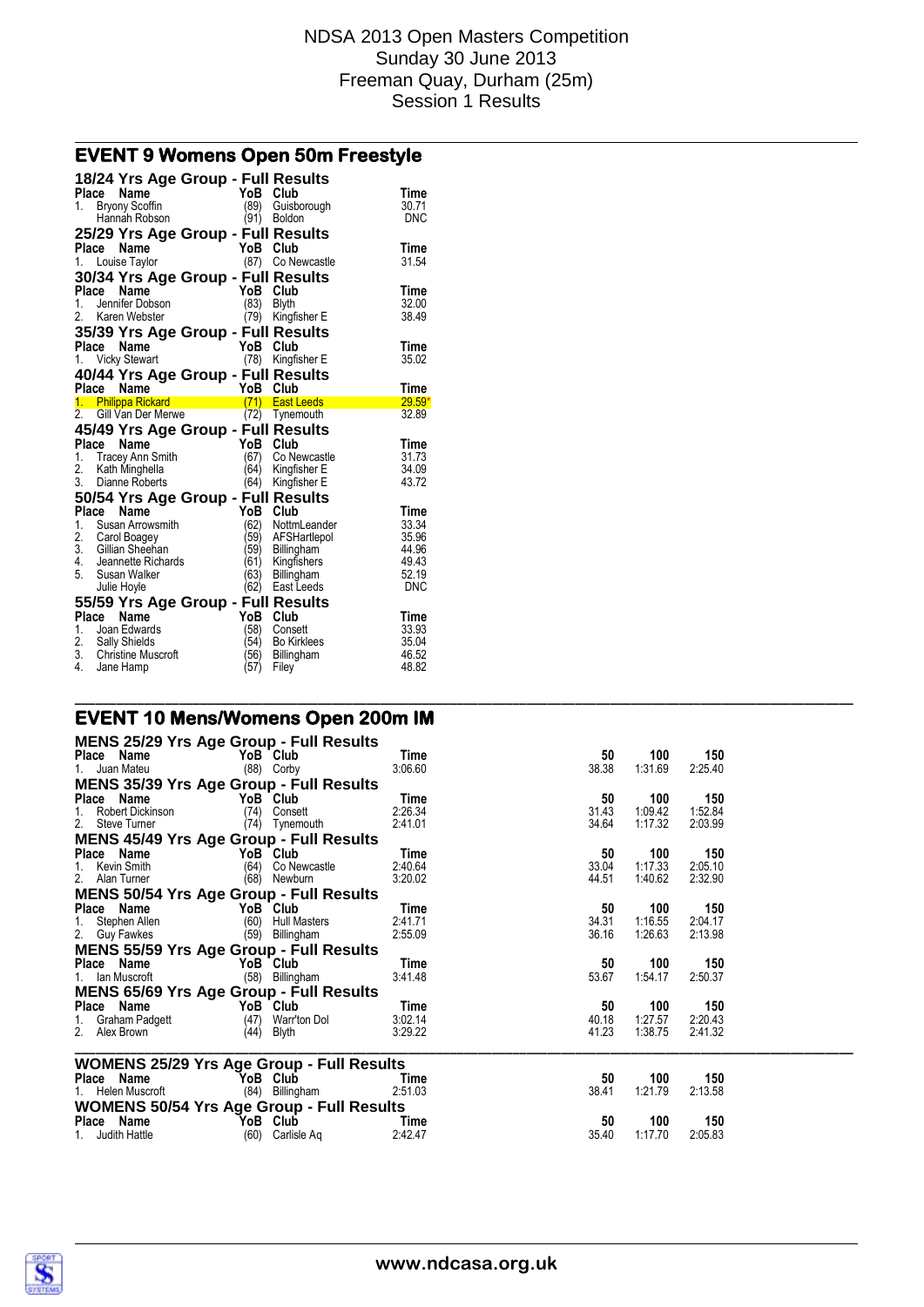**\_\_\_\_\_\_\_\_\_\_\_\_\_\_\_\_\_\_\_\_\_\_\_\_\_\_\_\_\_\_\_\_\_\_\_\_\_\_\_\_\_\_\_\_\_\_\_\_\_\_\_\_\_\_\_\_\_\_\_\_\_\_\_\_\_\_\_\_\_\_\_\_\_\_\_\_\_\_\_\_\_\_\_\_\_\_\_\_\_\_\_\_\_\_\_\_\_\_\_\_\_\_\_\_\_\_\_\_\_\_\_\_**

# **EVENT 11 Mens Open 100m Breaststroke**

| 18/24 Yrs Age Group - Full Results<br>Place Name<br>1. Liam Thompson                                                            | YoB Club                                 | (95) Guisborough                                     | Time<br>1:21.17                                     | 50<br>38.82                   |
|---------------------------------------------------------------------------------------------------------------------------------|------------------------------------------|------------------------------------------------------|-----------------------------------------------------|-------------------------------|
| 25/29 Yrs Age Group - Full Results<br>Place Name<br>Stephen Earl                                                                | YoB Club                                 | (88) Wear Valley                                     | Time<br>DQ ST-                                      | 50                            |
| 30/34 Yrs Age Group - Full Results<br>Place Name<br>David Charlton                                                              | YoB Club                                 | (81) Boldon                                          | <b>Time</b><br><b>DNC</b>                           | 50                            |
| 35/39 Yrs Age Group - Full Results<br>Place Name<br>Steve Turner<br>1.<br>Neil Shutt                                            | YoB Club<br>(74)                         | Tynemouth<br>(76) Co Sund'land                       | Time<br>1.23.35<br><b>DNC</b>                       | 50<br>40.37                   |
| 40/44 Yrs Age Group - Full Results<br>Place<br>Name<br>James Hodson<br>1.<br>2. Adam Stannard<br>3. Justin Ross<br>Alan Weddell | YoB Club<br>(70)<br>(73)<br>(71)<br>(72) | Co Newcastle<br>Tynemouth<br>Tynemouth<br>Unattached | Time<br>1:17.60<br>1:28.23<br>1:33.42<br><b>DNC</b> | 50<br>36.68<br>42.42<br>44.07 |
| 45/49 Yrs Age Group - Full Results<br>Place Name<br>1. David Chaney (68) Gates & Whick<br>50/54 Yrs Age Group - Full Results    | YoB Club                                 |                                                      | Time<br>1:18.61                                     | 50<br>37.14                   |
| Place Name<br>1. Craig Heggie<br>65/69 Yrs Age Group - Full Results<br>Place<br>Name                                            | YoB Club<br><b>Example 2018</b> YoB Club | (62) Copeland                                        | Time<br>1:15.72<br>Time                             | 50<br>36.12<br>50             |
| 1. Graham Padgett                                                                                                               |                                          | (47) Warr'ton Dol                                    | 1:42.90                                             | 49.15                         |

### **EVENT 12 Womens Open 100m Breaststroke**

| 40/44 Yrs Age Group - Full Results |               |                                 |       |
|------------------------------------|---------------|---------------------------------|-------|
| Place Name                         | YoB Club      | Time                            | 50    |
| Gill Van Der Merwe<br>1.           | (72)          | 1:30.30<br>Tynemouth            | 44.85 |
| 50/54 Yrs Age Group - Full Results |               |                                 |       |
| Place Name                         | YoB Club      | Time                            | 50    |
| 1. Carol Boagey                    | (59)          | 1.34.60<br>AFSHartlepol         | 46.31 |
| 55/59 Yrs Age Group - Full Results |               |                                 |       |
| Place<br>Name                      | Club<br>YoB   | Time                            | 50    |
| Sally Shields<br>$\mathbf{1}$ .    | (54)          | 1.32.54<br><b>Bo Kirklees</b>   | 45.24 |
| 2.<br>Jane Hamp                    | (57)<br>Filey | 1:52.50                         | 53.08 |
| 60/64 Yrs Age Group - Full Results |               |                                 |       |
| <b>Place</b><br>Name               | YoB<br>Club   | Time                            | 50    |
| 1. Hilary Crick                    | (49)          | $1.49.87*$<br><b>East Leeds</b> | 53.12 |

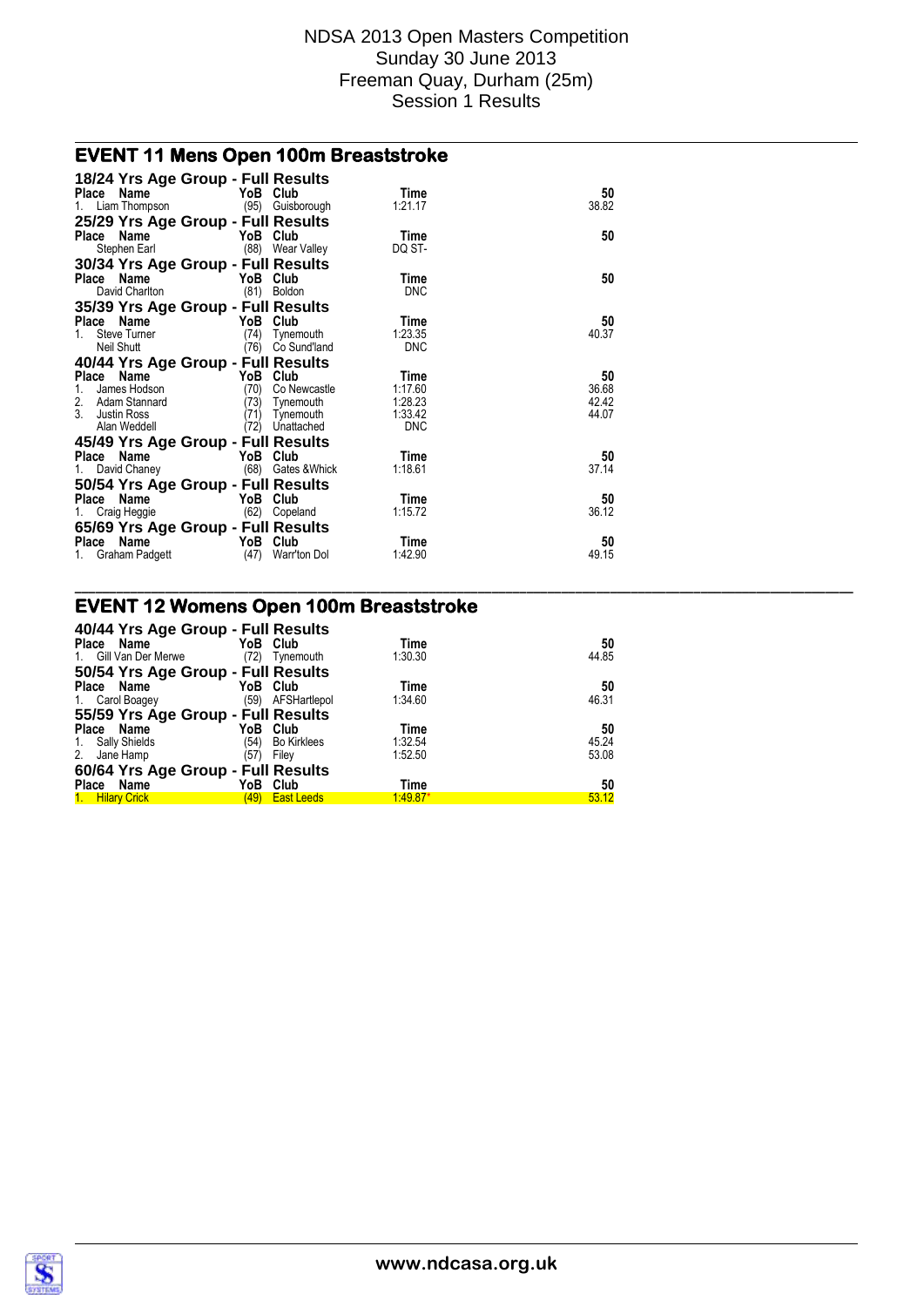# **EVENT 13 Mens Open 25m Butterfly**

| 18/24 Yrs Age Group - Full Results<br>Place<br>Name | YoB Club    |                           |                |
|-----------------------------------------------------|-------------|---------------------------|----------------|
| 1. Andrew Smith                                     | (92)        | Guisborough               | Time<br>14.55  |
| 25/29 Yrs Age Group - Full Results                  |             |                           |                |
| Place<br>Name                                       | YoB         | Club                      | <b>Time</b>    |
| 1. Glenn Batten                                     |             | (88) Co Sund'land         | 15.35          |
| 35/39 Yrs Age Group - Full Results                  |             |                           |                |
| Place<br>Name                                       | YoB         | Club                      | Time           |
| 1. Timothy Lee                                      | (75)        | Pioneer 79                | 14.56          |
| 2.<br>Steve Turner                                  | (74)        | Tynemouth                 | 15.06          |
| 40/44 Yrs Age Group - Full Results                  |             |                           |                |
| Place<br>Name                                       | YoB         | Club                      | Time           |
| 1.<br>Adam Stannard                                 | (73)        | Tynemouth                 | 14.86          |
| 2. Alister Wrigley                                  | 70)         | Billingham                | 16.51          |
| 3. Alan Weddell                                     | (72)<br>71) | Unattached                | 18.42<br>18.65 |
| 4. Justin Ross<br>Sean Harrion                      | 73)         | Tynemouth<br>Co Sund'land | <b>DNC</b>     |
| Kevin Davison                                       |             | (72) Tynemouth            | <b>DNC</b>     |
| 45/49 Yrs Age Group - Full Results                  |             |                           |                |
| Place<br><b>Name</b>                                | YoB         | Club                      | Time           |
| 1. Geoffrey Simpson                                 | (67)        | <b>Boldon</b>             | 15.98          |
| 2. Andrew Cornforth                                 | (67)        | Kingfisher E              | 16.03          |
| 3.<br>Peter Clayton                                 | 66)         | Tynemouth                 | 16.33          |
| 4. Alan Turner                                      | (68)        | Newburn                   | 17.04          |
| 50/54 Yrs Age Group - Full Results                  |             |                           |                |
| Place<br>Name                                       | YoB         | Club                      | Time           |
| 1.<br>Nicholas Parkes                               | (61)        | Middlesboro               | 14.61          |
| 2.<br>Craig Heggie                                  | (62)        | Copeland                  | 15.13          |
| 3. Thomas Doughty                                   |             | (63) Co Sund'land         | 16.86          |
| 55/59 Yrs Age Group - Full Results                  |             |                           |                |
| Place<br><b>Name</b>                                | YoB         | Club                      | Time           |
| <b>Stuart Downie</b><br>1.                          | (55)        | <b>Blyth</b>              | 19.12          |
| 60/64 Yrs Age Group - Full Results                  |             |                           |                |
| Place<br>Name                                       | YoB Club    |                           | <b>Time</b>    |
| Graeme Shutt<br>1.                                  | (49)        | Co Sund'land              | 19.97          |
| 65/69 Yrs Age Group - Full Results                  |             |                           |                |
| Place Name                                          | YoB         | Club                      | Time           |
| 1. Graham Padgett                                   | (47)        | Warr'ton Dol              | 17.54          |
| 2. Alex Brown                                       | (44)        | Blyth                     | 17.90          |
| 3. Derek Robinson                                   | (44)        | <b>Blyth</b>              | 20.34          |

#### **EVENT 14 Womens Open 25m Butterfly**

| Place Name  | 1. Bryony Scoffin                        | 18/24 Yrs Age Group - Full Results<br>YoB Club<br>(89) | Guisborough                | Time<br>16.37  |
|-------------|------------------------------------------|--------------------------------------------------------|----------------------------|----------------|
| Place       | Name                                     | 35/39 Yrs Age Group - Full Results<br>YoB              | Club                       | Time           |
|             | 1. Andrea Jutrzenka                      | 76)                                                    | <b>East Leeds</b>          | 16.42          |
|             | 2. Elisabeth Yaneske<br>3. Vicky Stewart | 77)<br>78)                                             | Darlington<br>Kingfisher E | 17.48<br>17.91 |
|             |                                          | 40/44 Yrs Age Group - Full Results                     |                            |                |
| Place       | Name                                     | YoB                                                    | Club                       | Time           |
|             | 1. Philippa Rickard                      |                                                        | (71) East Leeds            | 14.92          |
|             |                                          | 45/49 Yrs Age Group - Full Results                     |                            |                |
| Place       | Name                                     | YoB                                                    | Club                       | Time           |
|             | 1. Tracey Ann Smith                      | (67)                                                   | Co Newcastle               | 16.30          |
| 2.          | Jayne Simpson                            | 67)                                                    | <b>Boldon</b>              | 17.05          |
|             | 3. Kath Minghella                        | (64)                                                   | Kingfisher E               | 19.92          |
|             |                                          | 50/54 Yrs Age Group - Full Results                     |                            |                |
| Place       | Name                                     | YoB                                                    | Club                       | Time           |
|             | 1. Carol Boagey                          | (59)                                                   | AFSHartlepol               | 19.13          |
| 2.          | Jeannette Richards                       | (61)                                                   | Kingfishers                | 26.73          |
|             |                                          | 55/59 Yrs Age Group - Full Results                     |                            |                |
| Place<br>1. | Name<br><b>Sally Shields</b>             | YoB<br>(54)                                            | Club<br><b>Bo Kirklees</b> | Time<br>18.31  |

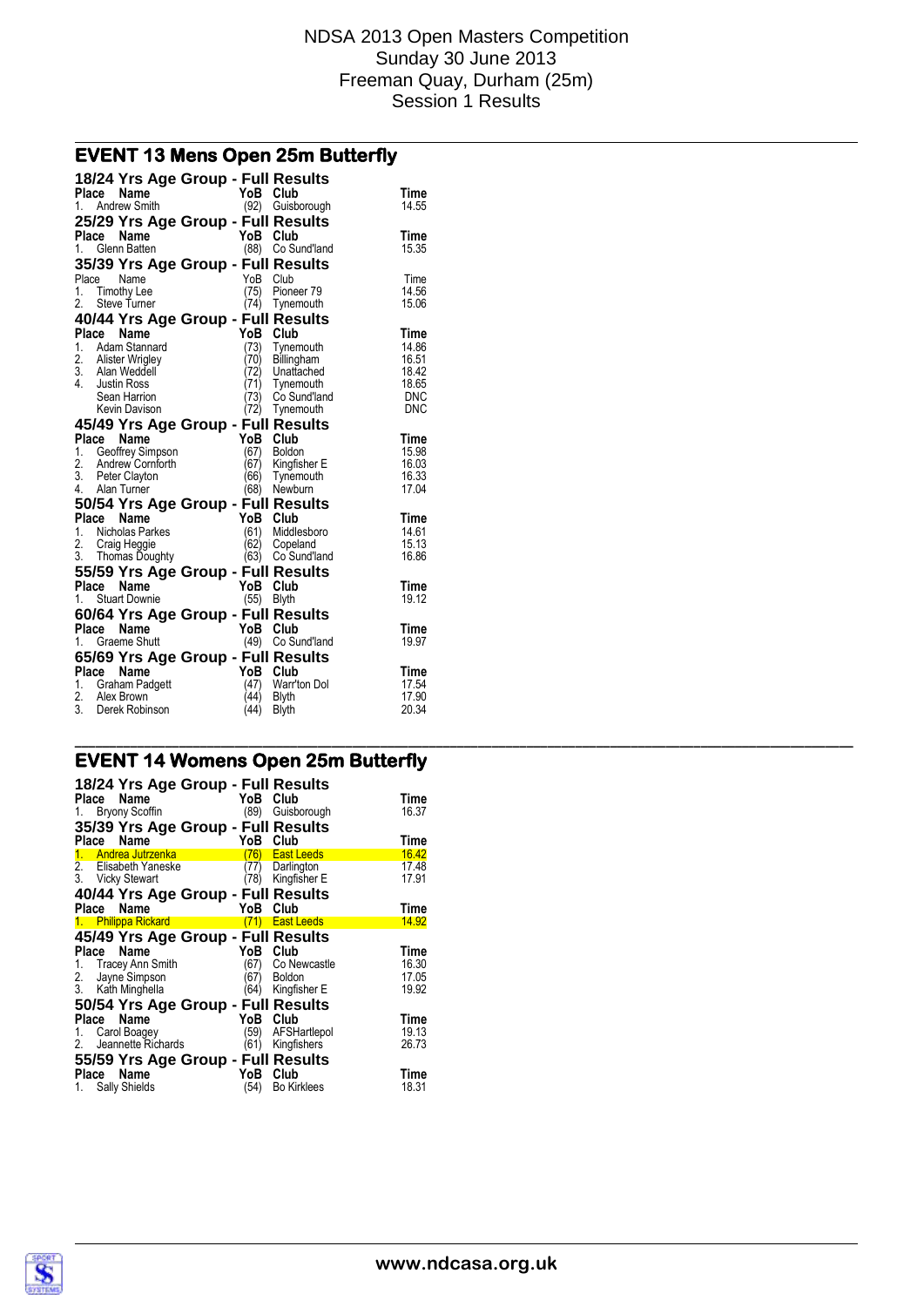**\_\_\_\_\_\_\_\_\_\_\_\_\_\_\_\_\_\_\_\_\_\_\_\_\_\_\_\_\_\_\_\_\_\_\_\_\_\_\_\_\_\_\_\_\_\_\_\_\_\_\_\_\_\_\_\_\_\_\_\_\_\_\_\_\_\_\_\_\_\_\_\_\_\_\_\_\_\_\_\_\_\_\_\_\_\_\_\_\_\_\_\_\_\_\_\_\_\_\_\_\_\_\_\_\_\_\_\_\_\_\_\_**

### **EVENT 15 Mens Open 50m Backstroke**

| 18/24 Yrs Age Group - Full Results<br>Provided a matter of the Maria Contract of the Maria Contract of the Maria Contract Contract Contract Contract Contract Contract Contract Contract Contract Contract Contract Contract Contract Contract Contract Contract Co |          |                                      | Time       |
|---------------------------------------------------------------------------------------------------------------------------------------------------------------------------------------------------------------------------------------------------------------------|----------|--------------------------------------|------------|
|                                                                                                                                                                                                                                                                     |          |                                      | 29.84      |
|                                                                                                                                                                                                                                                                     |          | (92) Co Sund'land                    | 33.47      |
|                                                                                                                                                                                                                                                                     |          | (92) Guisborough<br>(90) Durham City | 34.72      |
|                                                                                                                                                                                                                                                                     |          | (92) Tynemouth                       | <b>DNC</b> |
|                                                                                                                                                                                                                                                                     |          |                                      |            |
| 25/29 Yrs Age Group - Full Results                                                                                                                                                                                                                                  |          |                                      | Time       |
| <b>Frace Name</b><br>1. Glenn Batten (88) Co Su                                                                                                                                                                                                                     |          | (88) Co Sund'land                    | 31.42      |
|                                                                                                                                                                                                                                                                     |          |                                      |            |
| 30/34 Yrs Age Group - Full Results                                                                                                                                                                                                                                  |          |                                      |            |
| $YoB \nClub$<br>(81) Co Sh<br>Place Name                                                                                                                                                                                                                            |          |                                      | Time       |
| 1. Robert Hyde                                                                                                                                                                                                                                                      |          | (81) Co Sheffield                    | 30.00      |
| 35/39 Yrs Age Group - Full Results                                                                                                                                                                                                                                  |          |                                      |            |
| <b>Place Name</b><br>1. Graeme Wilkinson<br>2. Steve Turner (74) Tynem<br>2. Steve Turner (74) Tynem                                                                                                                                                                |          |                                      | Time       |
|                                                                                                                                                                                                                                                                     |          | $(78)$ Tynemouth                     | 33.66      |
|                                                                                                                                                                                                                                                                     |          | $(74)$ Tynemouth                     | 34.26      |
| 45/49 Yrs Age Group - Full Results                                                                                                                                                                                                                                  |          |                                      |            |
| Place Name<br>1. Kevin Smith (64) Co Newcast<br>2. Geoffrey Simpson (67) Boldon                                                                                                                                                                                     |          |                                      | Time       |
|                                                                                                                                                                                                                                                                     |          | (64) Co Newcastle                    | 34.91      |
|                                                                                                                                                                                                                                                                     |          |                                      | 36.77      |
| 50/54 Yrs Age Group - Full Results                                                                                                                                                                                                                                  |          |                                      |            |
|                                                                                                                                                                                                                                                                     |          |                                      | Time       |
| <b>Place Name</b><br>1. Stephen Allen (60) Hull Masters                                                                                                                                                                                                             |          |                                      | 33.34      |
| 55/59 Yrs Age Group - Full Results                                                                                                                                                                                                                                  |          |                                      |            |
| $\frac{1}{1}$ Peter French<br>1. Peter French<br>2. Peter French                                                                                                                                                                                                    |          |                                      | Time       |
|                                                                                                                                                                                                                                                                     |          | (58) Co Newcastle                    | 29.40      |
| 60/64 Yrs Age Group - Full Results                                                                                                                                                                                                                                  |          |                                      |            |
|                                                                                                                                                                                                                                                                     |          |                                      | Time       |
| <b>Place Name</b><br>1. Graeme Shutt (49) Co Sund'land                                                                                                                                                                                                              |          |                                      | 50.41      |
| 65/69 Yrs Age Group - Full Results                                                                                                                                                                                                                                  |          |                                      |            |
| Place<br>Name                                                                                                                                                                                                                                                       | YoB Club |                                      | Time       |
| 1. Graham Padgett                                                                                                                                                                                                                                                   |          | (47) Warr'ton Dol                    | 43.94      |
| 2. Carl Butler                                                                                                                                                                                                                                                      |          | (44) RichmondDale                    | 46.95      |

# **EVENT 16 Womens Open 50m Backstroke**

| 18/24 Yrs Age Group - Full Results         |             |                           |              |
|--------------------------------------------|-------------|---------------------------|--------------|
| Place<br>Name                              | YoB         | Club                      | Time         |
| <b>Bryony Scoffin</b><br>1.                | (89)        | Guisborough               | 40.28        |
| Hannah Robson                              | (91)        | <b>Boldon</b>             | <b>DNC</b>   |
| 25/29 Yrs Age Group - Full Results         |             |                           |              |
| Place<br>Name                              | YoB         | Club                      | Time         |
| Louise Taylor<br>1.                        | (87)        | Co Newcastle              | 36.63        |
| 2.<br>Helen Muscroft                       | 84)         | Billingham                | 37.29        |
| 3. Lorraine Riddle                         | (84)        | Billingham                | 41.78        |
| 30/34 Yrs Age Group - Full Results         |             |                           |              |
| Name<br>Place                              | YoB         | Club                      | Time         |
| Jennifer Dobson<br>1.                      | (83)        | <b>Blyth</b>              | 38.35        |
| 2. Karen Webster                           | (79)        | Kingfisher E              | 45.75        |
|                                            |             |                           |              |
|                                            |             |                           |              |
| 35/39 Yrs Age Group - Full Results<br>Name | YoB         |                           | Time         |
| Place<br>1. Andrea Jutrzenka L             | (76)        | Club<br><b>East Leeds</b> | 38.06        |
|                                            |             |                           |              |
| 45/49 Yrs Age Group - Full Results         |             |                           |              |
| Name<br>Place                              | YoB         | Club                      | <b>Time</b>  |
| Jayne Simpson<br>1.                        | (67)        | <b>Boldon</b>             | 36.86        |
| 2.<br>Tracey Ann Smith                     | (67)        | Co Newcastle              | 43.57        |
| 50/54 Yrs Age Group - Full Results         |             |                           |              |
| Name<br>Place                              | YoB         | Club                      | Time         |
| Judith Hattle<br>1.                        | (60)        | Carlisle Aq               | 36.09        |
|                                            | (62)        | NottmLeander              | 37.90        |
| 2. Susan Arrowsmith<br>3. Carol Boagey     | 59)         | AFSHartlepol              | 45.74        |
| 4.<br>Gillian Sheehan<br>Julie Hoyle       | 59)<br>(62) | Billingham<br>East Leeds  | 57.46<br>DNC |

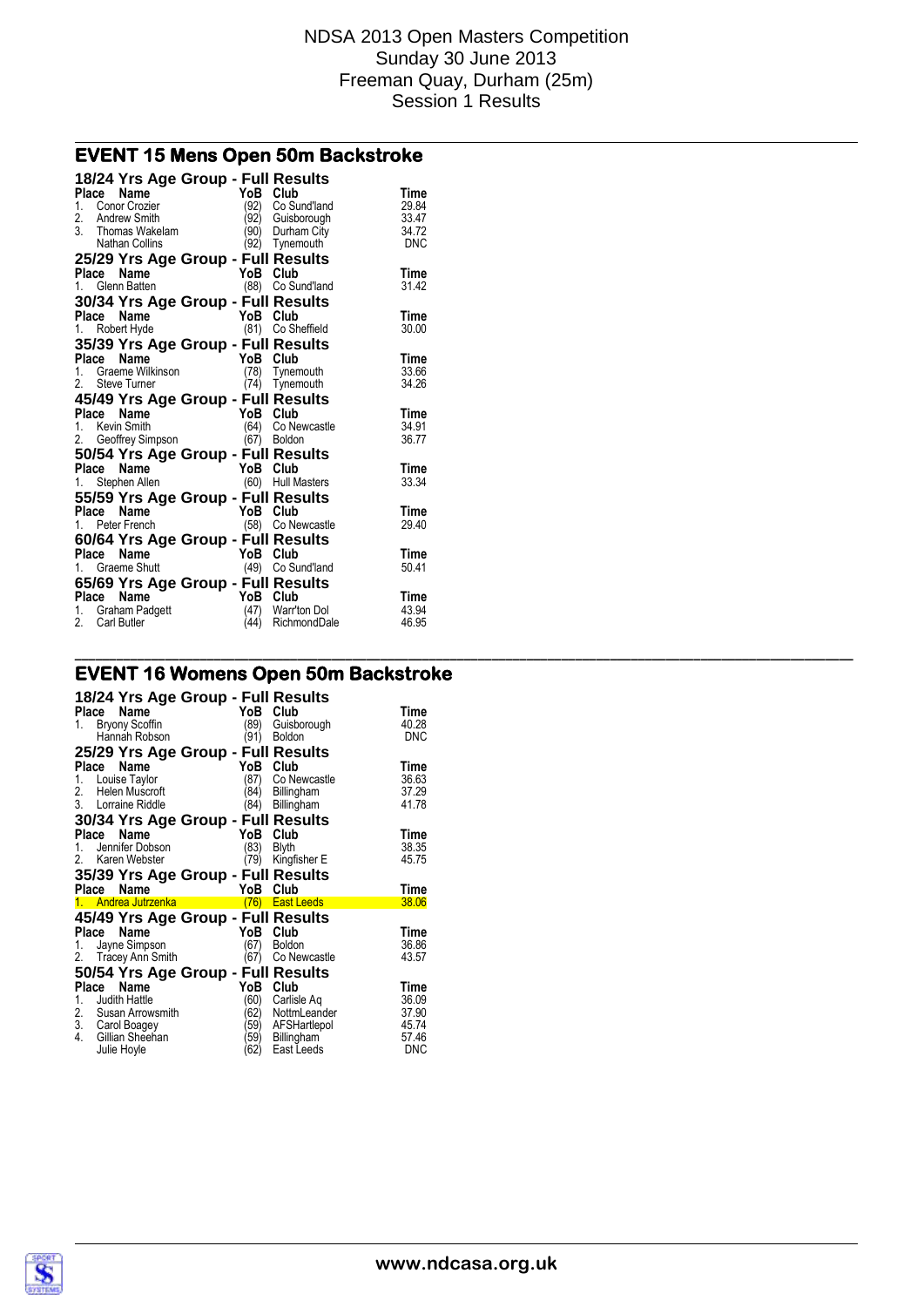# **EVENT 17 Mens Open 100m Freestyle**

| 18/24 Yrs Age Group - Full Results                  |              |                                   |                          |                |
|-----------------------------------------------------|--------------|-----------------------------------|--------------------------|----------------|
| Place<br><b>Name</b>                                | YoB          | Club                              | Time                     | 50             |
| 1.<br>Conor Crozier                                 | (92)         | Co Sund'land                      | 1:00.43                  | 28.61          |
| 2.<br>Anthony Simpson<br>3.<br>Liam Thompson        | (93)         | <b>Boldon</b><br>(95) Guisborough | 1:00.79<br>1:01.47       | 29.17<br>29.76 |
| 25/29 Yrs Age Group - Full Results                  |              |                                   |                          |                |
| Place<br>Name                                       | YoB          | Club                              | Time                     | 50             |
| 1.<br>Glenn Batten                                  | (88)         | Co Sund'land                      | 1.03.79                  | 29.56          |
| 2.<br>Juan Mateu                                    | (88)         | Corby                             | 1.06.26                  | 32.12          |
| 35/39 Yrs Age Group - Full Results                  |              |                                   |                          |                |
| Place<br>Name                                       | YoB          | Club                              | Time                     | 50             |
| Graeme Wilkinson<br>1.                              | (78)         | Tynemouth                         | 59.61                    | 28.77          |
| 2.<br>Dominic Johnston                              | (77)         | Consett                           | 1:01.36                  | 29.06          |
| 3.<br>Neil Shutt                                    | (76)         | Co Sund'land                      | 1.04.49                  | 31.30          |
| Michael Vickers                                     | (76)<br>(74) | Wear Valley                       | <b>DNC</b><br><b>DNC</b> |                |
| Robert Dickinson                                    |              | Consett                           |                          |                |
| 40/44 Yrs Age Group - Full Results<br>Place<br>Name | YoB          | Club                              | Time                     | 50             |
| Adam Stannard<br>1.                                 | (73)         | Tynemouth                         | 1:08.31                  | 32.81          |
| 2.<br><b>Justin Ross</b>                            | (71)         | Tynemouth                         | 1:15.79                  | 37.25          |
| 3.<br>Alister Wrigley                               | (70)         | Billingham                        | 1:15.89                  | 36.59          |
| Alan Weddell                                        | (72)         | Unattached                        | <b>DNC</b>               |                |
| Andrew Atkinson                                     | (72)         | Harrogate                         | <b>DNC</b>               |                |
| Kevin Davison                                       | (72)         | Tynemouth                         | DNC                      |                |
| 45/49 Yrs Age Group - Full Results                  |              |                                   |                          |                |
| Place Name                                          | YoB          | Club                              | Time                     | 50             |
| Peter Clayton<br>1.<br>2.                           | (66)<br>(68) | Tynemouth                         | 1:08.41<br>1:19.86       | 33.30<br>38.20 |
| Alan Turner<br>Stuart Hoyle                         | (66)         | Newburn<br>East Leeds             | <b>DNC</b>               |                |
| Kevin Smith                                         | (64)         | Co Newcastle                      | <b>DNC</b>               |                |
| 50/54 Yrs Age Group - Full Results                  |              |                                   |                          |                |
| Place<br><b>Name</b>                                | YoB          | Club                              | Time                     | 50             |
| Nicholas Parkes<br>1.                               | (61)         | Middlesboro                       | 1:01.16                  | 30.01          |
| 2.<br>Thomas Doughty                                | (63)         | Co Sund'land                      | 1:06.67                  | 32.46          |
| 3.<br><b>Guy Fawkes</b>                             | (59)         | Billingham                        | 1:12.88                  | 35.32          |
| 55/59 Yrs Age Group - Full Results                  |              |                                   |                          |                |
| Place Name                                          | YoB          | Club                              | Time                     | 50             |
| 1.<br>Martin Wagner                                 | (57)         | Unattached                        | 1.07.20                  | 33.05          |
| 2.<br>lan Muscroft<br>3.<br><b>Stuart Downie</b>    | (58)<br>(55) | Billingham<br><b>Blyth</b>        | 1:26.23<br>1:27.93       | 42.50<br>43.88 |
| Peter French                                        | (58)         | Co Newcastle                      | DNC                      |                |
| 65/69 Yrs Age Group - Full Results                  |              |                                   |                          |                |
| Place Name                                          | YoB          | Club                              | Time                     | 50             |
| 1.<br>Graham Padgett                                | (47)         | Warr'ton Dol                      | 1:13.90                  | 35.64          |
| 2.<br>Derek Robinson                                | (44)         | <b>Blyth</b>                      | 1:18.61                  | 38.42          |
| 3.<br>Alex Brown                                    | (44)         | Blyth                             | 1:18.97                  | 38.32          |
| 75/79 Yrs Age Group - Full Results                  |              |                                   |                          |                |
| Place<br>Name                                       | YoB          | Club                              | Time                     | 50             |
| 1.<br>Harry Barrow                                  | (38)         | <b>Bo Kirklees</b>                | 1:26.02                  | 42.39          |

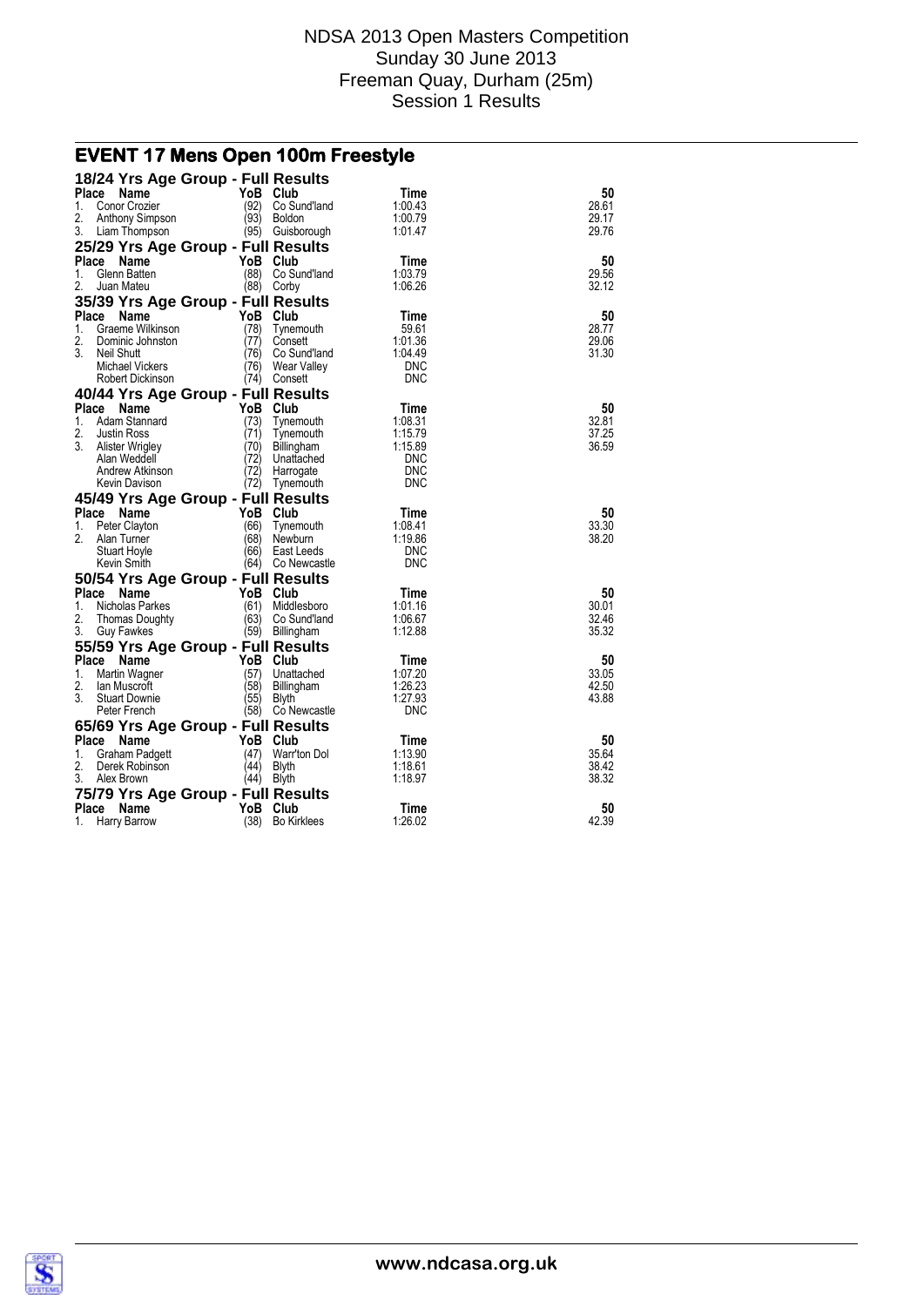### **EVENT 18 Womens Open 100m Freestyle**

| 18/24 Yrs Age Group - Full Results<br>Place Name<br>Hannah Robson                                                                                          | YoB Club                                 | (91) Boldon                                                  | Time<br><b>DNC</b>                                  | 50                                     |
|------------------------------------------------------------------------------------------------------------------------------------------------------------|------------------------------------------|--------------------------------------------------------------|-----------------------------------------------------|----------------------------------------|
| 25/29 Yrs Age Group - Full Results<br>Place<br>Name<br>Emma Shepherd                                                                                       | YoB Club                                 | (88) Billingham                                              | Time<br><b>DNC</b>                                  | 50                                     |
| 30/34 Yrs Age Group - Full Results<br>Place Name<br>Karen Webster                                                                                          | YoB Club<br>(79)                         | Kingfisher E                                                 | Time<br>1:26.04                                     | 50<br>40.72                            |
| 35/39 Yrs Age Group - Full Results<br>Place Name<br>1. Vicky Stewart                                                                                       | YoB Club                                 | (78) Kingfisher E                                            | Time<br>1:20.74                                     | 50<br>38.69                            |
| 40/44 Yrs Age Group - Full Results<br>Place Name<br>1. Philippa Rickard                                                                                    | YoB Club                                 | (71) East Leeds                                              | Time<br>$1:05.44*$                                  | 50<br>31.21                            |
| 45/49 Yrs Age Group - Full Results<br>Place Name<br>Tracey Ann Smith<br>1.<br>2.<br>Kath Minghella<br>3.<br>Dianne Roberts                                 | YoB<br>(67)<br>(64)<br>(64)              | Club<br>Co Newcastle<br>Kingfisher E<br>Kingfisher E         | Time<br>1.14.46<br>1:16.72<br>1:39.79               | 50<br>35.77<br>37.40<br>46.14          |
| 50/54 Yrs Age Group - Full Results<br>Place Name<br>1.<br>Carol Boagey<br>2.<br>Gillian Sheehan<br>3.<br>Jeannette Richards<br>Julie Hoyle                 | YoB Club<br>(59)<br>(59)<br>(61)<br>(62) | AFSHartlepol<br>Billingham<br>Kingfishers<br>East Leeds      | Time<br>1:18.24<br>1:37.65<br>1:52.31<br><b>DNC</b> | 50<br>38.42<br>46.49<br>51.07          |
| 55/59 Yrs Age Group - Full Results<br>Place Name<br>1.<br>Joan Edwards<br>2.<br><b>Sally Shields</b><br>3.<br><b>Christine Muscroft</b><br>Jane Hamp<br>4. | YoB<br>(58)<br>(54)<br>(56)<br>(57)      | Club<br>Consett<br><b>Bo Kirklees</b><br>Billingham<br>Filey | Time<br>1:13.76<br>1:17.31<br>1:40.49<br>1:51.44    | 50<br>35.24<br>36.67<br>50.38<br>49.73 |
| 60/64 Yrs Age Group - Full Results<br>Place Name<br>1. Hilary Crick                                                                                        | YoB<br>(49)                              | Club<br><b>East Leeds</b>                                    | Time<br>1.42.55                                     | 50<br>50.39                            |

### **EVENT 19 Mens/Womens Open 200m Medley Team**

#### **10 Yrs/Over Age Group - Full Results**

| Place | Name                   | A.G | Club              | Time       |       | 50 | 100     | 150     |
|-------|------------------------|-----|-------------------|------------|-------|----|---------|---------|
|       | City of Sunderland ASC |     | Co Sund'land      | 2:12.44    | 34.16 |    | 1:12.08 | 1.41.94 |
| 2.    | Tynemouth SC           |     | Tvnemouth         | 2:19.72    | 35.74 |    | 1:15.87 | 1.48.66 |
| 3.    | Boldon B               |     | Boldon            | 2:25.94    | 37.20 |    | 1:23.66 | 1:55.71 |
| 4.    | Billingham 'A'         |     | <b>Billingham</b> | 2:29.72    | 39.83 |    | 1:23.80 | 1.57.88 |
|       | Kingfisher 'A'         |     | Kingfisher E      | <b>DNC</b> |       |    |         |         |
|       | Kingfisher 'B'         |     | Kingfisher E      | DQ SA-     |       |    |         |         |
|       | Billingham 'B'         |     | Billingham        | DQ T-      |       |    |         |         |

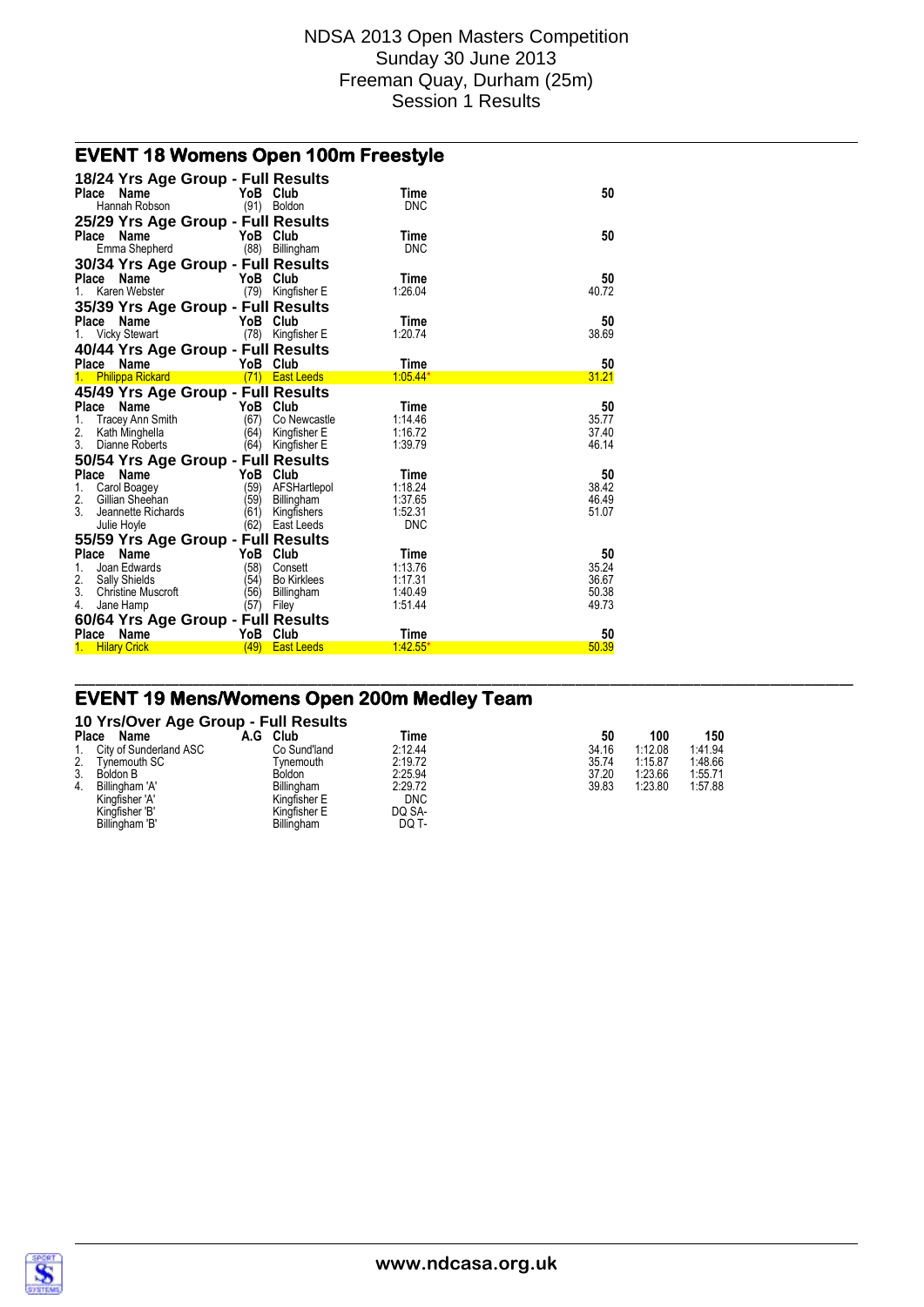|          |                                                            |              | <b>EVENT 21 Mens/Womens Open 200m Freestyle</b>          |                        |                |                    |                    |
|----------|------------------------------------------------------------|--------------|----------------------------------------------------------|------------------------|----------------|--------------------|--------------------|
|          | MENS 18/24 Yrs Age Group - Full Results                    |              |                                                          |                        |                |                    |                    |
| 1.       | Pos Name<br>Liam Thompson                                  | YoB<br>(95)  | Club<br>Guisborough                                      | Time<br>2:20.97        | 50<br>31.63    | 100<br>1:07.55     | 150<br>1:45.91     |
|          |                                                            |              | MENS 25/29 Yrs Age Group - Full Results                  |                        |                |                    |                    |
|          | Pos Name                                                   | YoB<br>(88)  | Club                                                     | Time<br>2:26.69        | 50<br>32.91    | 100<br>1:09.79     | 150                |
| 1.       | Juan Mateu                                                 |              | Corby                                                    |                        |                |                    | 1.48.17            |
|          | <b>MENS 35/39 Yrs Age Group - Full Results</b><br>Pos Name | YoB          | Club                                                     | Time                   | 50             | 100                | 150                |
| 1.       | Robert Dickinson                                           | (74)         | Consett                                                  | 2:06.30                | 30.16          | 1:02.44            | 1:34.55            |
| 2.       | Timothy Lee                                                | (75)         | Pioneer 79                                               | 2:12.84                | 30.83          | 1:04.39            | 1:39.70            |
| 3.       | Graeme Wilkinson                                           | (78)         | Tynemouth                                                | 2:21.81                | 31.07          | 1:06.05            | 1:43.77            |
|          | <b>Michael Vickers</b>                                     | (76)         | Wear Valley                                              | <b>DNC</b>             |                |                    |                    |
|          | MENS 40/44 Yrs Age Group - Full Results                    |              |                                                          |                        |                |                    |                    |
|          | Pos Name                                                   | YoB          | Club                                                     | Time                   | 50             | 100                | 150                |
| 1.       | Alister Wrigley                                            | (70)         | Billingham                                               | 2:48.74                | 39.02          | 1:22.55            | 2:06.41            |
|          |                                                            |              | MENS 45/49 Yrs Age Group - Full Results                  |                        |                |                    |                    |
|          | Pos Name                                                   | YoB          | Club<br>Co Newcastle                                     | Time<br>2:08.91        | 50<br>29.90    | 100<br>1:02.70     | 150                |
| 1.<br>2. | Julian Plumley<br>Peter Clayton                            | (65)<br>(66) | Tynemouth                                                | 2:29.12                | 34.47          | 1:11.97            | 1:35.84<br>1.51.43 |
|          | <b>Stuart Hoyle</b>                                        | (66)         | East Leeds                                               | <b>DNC</b>             |                |                    |                    |
|          |                                                            |              | <b>MENS 50/54 Yrs Age Group - Full Results</b>           |                        |                |                    |                    |
|          | Pos Name                                                   | YoB          | Club                                                     | Time                   | 50             | 100                | 150                |
| 1.       | Nicholas Parkes                                            | (61)         | Middlesboro                                              | 2:12.52                | 30.68          | 1:04.48            | 1.38.74            |
| 2.       | <b>Guy Fawkes</b>                                          | (59)         | Billingham                                               | 2:36.39                | 36.00          | 1:16.35            | 1:57.35            |
|          | Stephen Allen                                              | (60)         | <b>Hull Masters</b>                                      | <b>DNC</b>             |                |                    |                    |
|          | <b>Thomas Doughty</b>                                      | (63)         | Co Sund'land                                             | DQ ST-                 |                |                    |                    |
|          | Pos Name                                                   | YoB          | <b>MENS 55/59 Yrs Age Group - Full Results</b><br>Club   |                        | 50             |                    | 150                |
| 1.       | Martin Wagner                                              | (57)         | Unattached                                               | Time<br>2:31.56        | 35.51          | 100<br>1:13.70     | 1:52.36            |
| 2.       | lan Muscroft                                               | (58)         | Billingham                                               | 3:20.39                | 46.54          | 1:37.29            | 2:30.11            |
|          |                                                            |              | <b>MENS 60/64 Yrs Age Group - Full Results</b>           |                        |                |                    |                    |
|          | Pos Name                                                   | <b>YoB</b>   | Club                                                     | Time                   | 50             | 100                | 150                |
| 1.       | Graham Pearson                                             | (52)         | Carlisle Aq                                              | 2:36.42                | 36.12          | 1:16.14            | 1:57.06            |
|          | MENS 65/69 Yrs Age Group - Full Results                    |              |                                                          |                        |                |                    |                    |
|          | Pos Name                                                   | YoB          | Club                                                     | Time                   | 50             | 100                | 150                |
| 1.       | <b>Graham Padgett</b>                                      | (47)         | Warr'ton Dol                                             | 2.36.63                | 37.11          | 1:16.62            | 1:57.25            |
| 2.<br>3. | Alex Brown<br>Derek Robinson                               | (44)<br>(44) | <b>Blyth</b><br><b>Blyth</b>                             | 2:56.75<br>2:57.06     | 40.35<br>40.89 | 1:24.90<br>1:26.17 | 2:11.61<br>2:13.83 |
| 4.       | <b>Carl Butler</b>                                         | (44)         | RichmondDale                                             | 3:14.64                | 44.97          | 1:34.14            | 2:25.51            |
|          |                                                            |              | MENS 75/79 Yrs Age Group - Full Results                  |                        |                |                    |                    |
|          | Pos Name                                                   | YoB          | Club                                                     | Time                   | 50             | 100                | 150                |
| 1.       | Harry Barrow                                               | (38)         | <b>Bo Kirklees</b>                                       | 3:17.82                | 47.03          | 1:38.51            | 2:30.07            |
|          |                                                            |              | <b>WOMENS 25/29 Yrs Age Group - Full Results</b>         |                        |                |                    |                    |
|          | Pos Name                                                   | YoB          | Club                                                     | Time                   | 50             | 100                | 150                |
| 1.       | Louise Taylor                                              | (87)         | Co Newcastle                                             | 2:30.72                | 34.53          | 1:12.28            | 1:51.82            |
| 2.       | Lorraine Riddle                                            | (84)         | Billingham                                               | 2:49.91                | 39.73          | 1:22.79            | 2:06.88            |
|          |                                                            |              | <b>WOMENS 30/34 Yrs Age Group - Full Results</b>         |                        |                |                    |                    |
|          | Pos Name                                                   | YoB          | Club                                                     | Time                   | 50             | 100                | 150                |
| 1.       | Jennifer Dobson                                            | (83)         | <b>Blyth</b>                                             | 2:39.92                | 35.77          | 1:16.09            | 1:58.92            |
|          |                                                            |              | <b>WOMENS 40/44 Yrs Age Group - Full Results</b>         |                        |                |                    |                    |
|          | Pos Name<br>Gill Van Der Merwe                             | YoB<br>(72)  | Club                                                     | <b>Time</b><br>2:43.33 | 50<br>37.48    | 100<br>1:18.73     | 150<br>2:01.51     |
| 1.       |                                                            |              | Tynemouth                                                |                        |                |                    |                    |
|          | Pos Name                                                   | YoB          | <b>WOMENS 50/54 Yrs Age Group - Full Results</b><br>Club | Time                   | 50             | 100                | 150                |
| 1.       | Carol Boagey                                               | (59)         | AFSHartlepol                                             | 2:49.87                | 39.50          | 1:22.96            | 2:07.74            |
| 2.       | Gillian Sheehan                                            | (59)         | Billingham                                               | 3:27.51                | 47.59          | 1:40.81            | 2:34.91            |
| 3.       | Jeannette Richards                                         | (61)         | Kingfishers                                              | 3:57.16                | 51.87          | 1:53.50            | 2:55.78            |
|          |                                                            |              | <b>WOMENS 55/59 Yrs Age Group - Full Results</b>         |                        |                |                    |                    |
|          | Pos Name                                                   | YoB          | Club                                                     | Time                   | 50             | 100                | 150                |
| 1.       | Joan Edwards                                               | (58)         | Consett                                                  | 2:37.18                | 36.47          | 1:16.86            | 1:57.69            |
| 2.<br>3. | Sally Shields<br><b>Christine Muscroft</b>                 | (54)<br>(56) | <b>Bo Kirklees</b><br>Billingham                         | 2:45.87<br>3:33.98     | 37.82<br>52.66 | 1:20.16<br>1:48.20 | 2:03.28<br>2:42.86 |
| 4.       | Jane Hamp                                                  | (57)         | Filey                                                    | 4.05.24                | 51.69          | 1:53.95            | 3:00.03            |
|          |                                                            |              |                                                          |                        |                |                    |                    |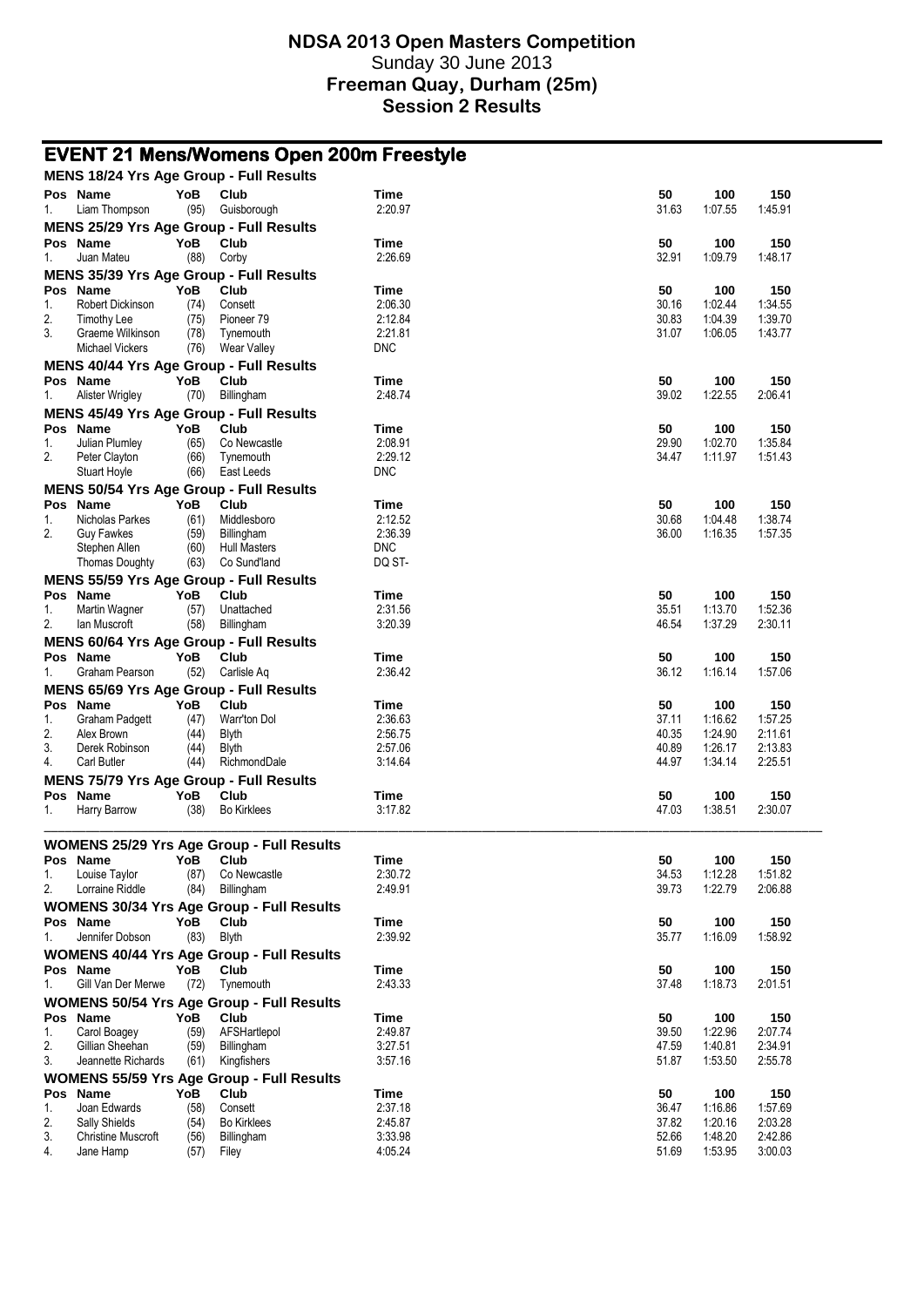\_\_\_\_\_\_\_\_\_\_\_\_\_\_\_\_\_\_\_\_\_\_\_\_\_\_\_\_\_\_\_\_\_\_\_\_\_\_\_\_\_\_\_\_\_\_\_\_\_\_\_\_\_\_\_\_\_\_\_\_\_\_\_\_\_\_\_\_\_\_\_\_\_\_\_\_\_\_\_\_\_\_\_\_\_\_\_\_\_\_\_\_\_\_\_\_\_\_\_\_\_\_\_\_\_\_\_\_\_\_\_\_

# **EVENT 22 Mens Open 25m Breaststroke**

|           | 18/24 Yrs Age Group - Full Results |             |                             |                      |
|-----------|------------------------------------|-------------|-----------------------------|----------------------|
| 1.        | Pos Name<br>Liam Thompson          | YoB<br>(95) | Club<br>Guisborough         | <b>Time</b><br>17.46 |
| 2.        | <b>Andrew Smith</b>                | (92)        | Guisborough                 | 19.30                |
|           | 25/29 Yrs Age Group - Full Results |             |                             |                      |
| Pos       | Name                               | YoB         | Club                        | Time                 |
| 1.        | Glenn Batten                       | (88)        | Co Sund'land                | 18.72                |
|           | Stephen Earl                       | (88)        | <b>Wear Valley</b>          | DQ ST-               |
|           | 30/34 Yrs Age Group - Full Results |             |                             |                      |
|           | Pos Name                           | YoB         | Club                        | <b>Time</b>          |
|           | David Charlton                     | (81)        | Boldon                      | <b>DNC</b>           |
|           | 35/39 Yrs Age Group - Full Results |             |                             |                      |
|           | Pos Name                           | YoB Club    |                             | <b>Time</b>          |
| 1.        | <b>Steve Turner</b>                | (74)        | Tynemouth                   | 17.50                |
| 2.        | Neil Shutt                         | (76)        | Co Sund'land                | 17.69                |
|           | 40/44 Yrs Age Group - Full Results |             |                             |                      |
| Pos       | <b>Name</b>                        | YoB         | Club                        | <b>Time</b>          |
| 1.<br>2.  | James Hodson<br>Adam Stannard      | (70)        | Co Newcastle                | 16.84<br>17.87       |
| 3.        | <b>Justin Ross</b>                 | (71)        | (73) Tynemouth<br>Tynemouth | 18.41                |
|           | Alan Weddell                       | (72)        | Unattached                  | DQ ST-               |
|           | 45/49 Yrs Age Group - Full Results |             |                             |                      |
| Pos       | <b>Name</b>                        | YoB         | Club                        | <b>Time</b>          |
| 1.        | Alan Turner                        | (68)        | Newburn                     | 19.55                |
| 2.        | Peter Clayton                      |             | (66) Tynemouth              | 19.63                |
| 3.        | Andrew Cornforth                   | (67)        | Kingfisher E                | 19.74                |
| 4.        | Darren Simpson                     |             | (65) Boldon                 | 22.95                |
|           | 50/54 Yrs Age Group - Full Results |             |                             |                      |
| Pos       | <b>Name</b>                        | YoB         | Club                        | <b>Time</b>          |
| 1.        | Craig Heggie                       | (62)        | Copeland                    | 17.25                |
|           | 60/64 Yrs Age Group - Full Results |             |                             |                      |
| 1.        | Pos Name                           | YoB         | Club                        | <b>Time</b><br>23.00 |
|           | <b>Graeme Shutt</b>                | (49)        | Co Sund'land                |                      |
|           | 65/69 Yrs Age Group - Full Results |             |                             |                      |
| Pos<br>1. | <b>Name</b>                        | YoB         | Club<br>Warr'ton Dol        | Time<br>21.28        |
|           | <b>Graham Padgett</b>              | (47)        |                             |                      |

### **EVENT 23 Womens Open 25m Breaststroke**

|     | 18/24 Yrs Age Group - Full Results |      |                    |             |
|-----|------------------------------------|------|--------------------|-------------|
|     | Pos Name                           | YoB  | Club               | Time        |
| 1.  | <b>Bryony Scoffin</b>              | (89) | Guisborough        | 20.20       |
|     | Hannah Robson                      | (91) | <b>Boldon</b>      | <b>DNC</b>  |
|     | 35/39 Yrs Age Group - Full Results |      |                    |             |
|     | Pos Name                           | YoB  | Club               | Time        |
| 1.  | Andrea Jutrzenka                   | (76) | <b>East Leeds</b>  | 20.81       |
|     | 40/44 Yrs Age Group - Full Results |      |                    |             |
|     | Pos Name                           | YoB  | Club               | Time        |
| 1   | Gillian Smith                      | (71) | <b>Boldon</b>      | 22.42       |
|     | 45/49 Yrs Age Group - Full Results |      |                    |             |
|     | Pos Name                           | YoB  | Club               | Time        |
| 1.  | Kath Minghella                     | (64) | Kingfisher E       | 21.26       |
| 2.  | Dianne Roberts                     | (64) | Kingfisher E       | 26.36       |
|     | <b>Tracey Ann Smith</b>            | (67) | Co Newcastle       | DQ ST-      |
|     | 50/54 Yrs Age Group - Full Results |      |                    |             |
|     | Pos Name                           | YoB  | Club               | Time        |
| 1.  | Carol Boagey                       | (59) | AFSHartlepol       | 20.67       |
| 2.  | Susan Walker                       | (63) | Billingham         | 28.88       |
|     | 55/59 Yrs Age Group - Full Results |      |                    |             |
|     | Pos Name                           | YoB  | Club               | <b>Time</b> |
| 1.  | Sally Shields                      | (54) | <b>Bo Kirklees</b> | 19.36       |
| 2.  | Jane Hamp                          | (57) | Filey              | 24.01       |
| 3.  | <b>Christine Muscroft</b>          | (56) | Billingham         | 30.97       |
|     | 60/64 Yrs Age Group - Full Results |      |                    |             |
| Pos | <b>Name</b>                        | YoB  | Club               | Time        |
| 1.  | <b>Hilary Crick</b>                | (49) | <b>East Leeds</b>  | 23.83       |
|     |                                    |      |                    |             |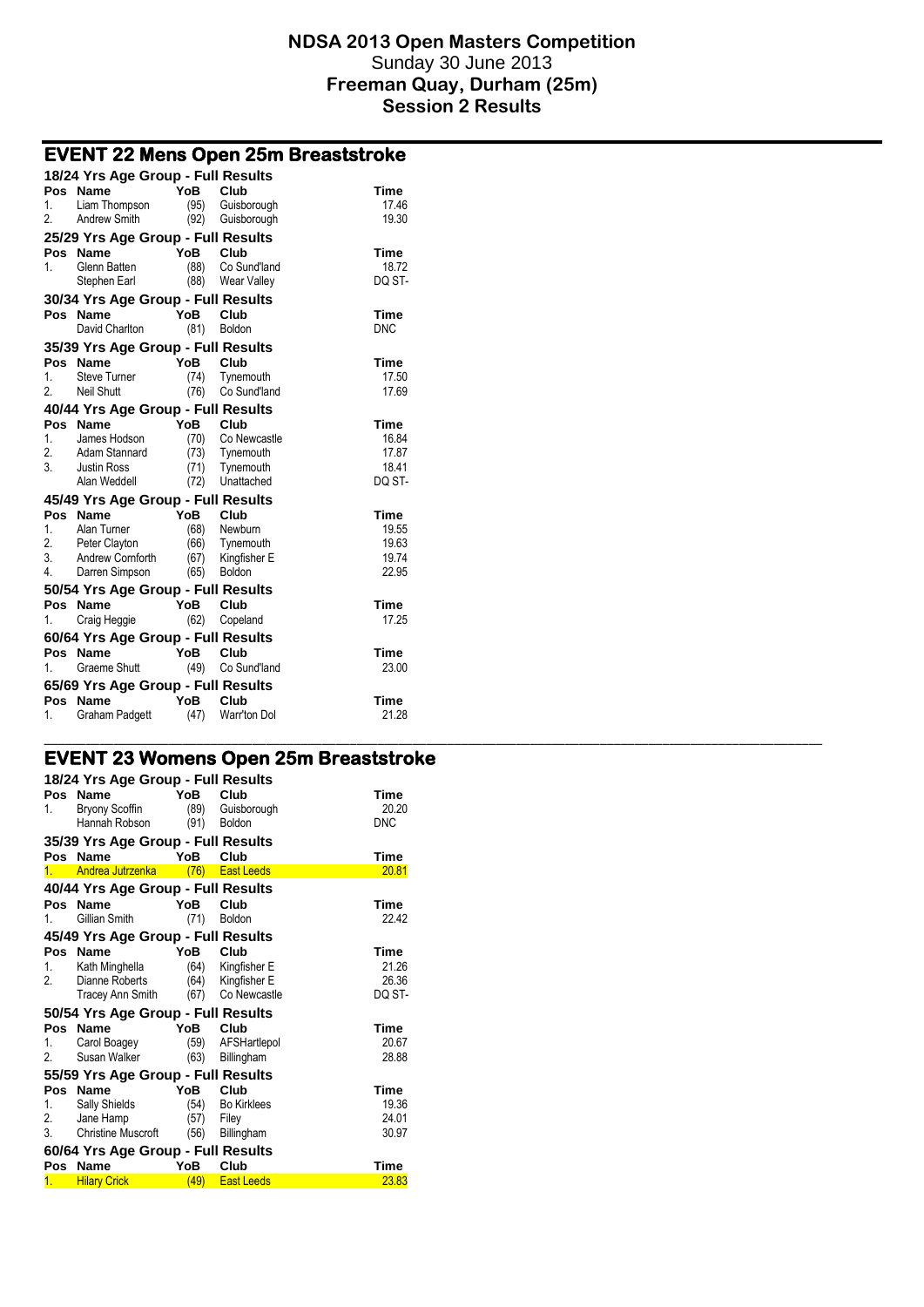|    | EVENT 24 Mens Open Suni Butterity  |      |                     |            |
|----|------------------------------------|------|---------------------|------------|
|    | 18/24 Yrs Age Group - Full Results |      |                     |            |
|    | Pos Name                           | YoB  | Club                | Time       |
| 1. | <b>Andrew Smith</b>                | (92) | Guisborough         | 30.55      |
| 2. | Anthony Simpson                    | (93) | Boldon              | 31.06      |
| 3. | Thomas Wakelam                     | (90) | Durham City         | 31.78      |
|    | <b>Nathan Collins</b>              | (92) | Tynemouth           | <b>DNC</b> |
|    | 25/29 Yrs Age Group - Full Results |      |                     |            |
|    | Pos Name                           | YoB  | Club                | Time       |
| 1. | Juan Mateu                         | (88) | Corby               | 33.26      |
|    | 30/34 Yrs Age Group - Full Results |      |                     |            |
|    |                                    |      |                     |            |
|    | Pos Name                           | YoB  | Club                | Time       |
| 1. | Robert Hyde                        | (81) | Co Sheffield        | 27.72      |
|    | 35/39 Yrs Age Group - Full Results |      |                     |            |
|    | Pos Name                           | YoB  | Club                | Time       |
| 1. | Graeme Wilkinson                   | (78) | Tynemouth           | 31.65      |
| 2. | <b>Steve Turner</b>                | (74) | Tynemouth           | 32.32      |
| 3. | <b>Timothy Lee</b>                 | (75) | Pioneer 79          | 32.42      |
|    | <b>Michael Vickers</b>             | (76) | <b>Wear Valley</b>  | <b>DNC</b> |
|    | 40/44 Yrs Age Group - Full Results |      |                     |            |
|    | Pos Name                           | YoB  | Club                | Time       |
| 1. | Adam Stannard                      | (73) | Tynemouth           | 31.71      |
| 2. | Alister Wrigley                    | (70) | Billingham          | 37.27      |
| 3. | Alan Weddell                       | (72) | Unattached          | 40.21      |
| 4. | <b>Justin Ross</b>                 | (71) | Tynemouth           | 41.19      |
|    |                                    |      |                     |            |
|    | 45/49 Yrs Age Group - Full Results |      |                     |            |
|    | Pos Name                           | YoB  | Club                | Time       |
| 1. | David Chaney                       | (68) | Gates & Whick       | 27.74      |
| 2. | Geoffrey Simpson                   | (67) | <b>Boldon</b>       | 34.02      |
| 3. | Andrew Cornforth                   | (67) | Kingfisher E        | 35.56      |
| 4. | Alan Turner                        | (68) | Newburn             | 37.82      |
|    | 50/54 Yrs Age Group - Full Results |      |                     |            |
|    | Pos Name                           | YoB  | Club                | Time       |
| 1. | Nicholas Parkes                    | (61) | Middlesboro         | 31.05      |
| 2. | Stephen Allen                      | (60) | <b>Hull Masters</b> | 31.85      |
| 3. | <b>Guy Fawkes</b>                  | (59) | Billingham          | 34.77      |
| 4. | <b>Thomas Doughty</b>              | (63) | Co Sund'land        | 35.66      |
| 5. | Arthur Aplin                       | (63) | Co Newcastle        | 36.57      |
|    |                                    |      |                     |            |
|    | 55/59 Yrs Age Group - Full Results | YoB  |                     |            |
|    | Pos Name                           |      | Club                | Time       |
| 1. | <b>Stuart Downie</b>               | (55) | <b>Blyth</b>        | 42.52      |
|    | 60/64 Yrs Age Group - Full Results |      |                     |            |
|    | Pos Name                           | YoB  | Club                | Time       |
| 1. | Graham Pearson                     | (52) | Carlisle Aq         | 38.84      |
| 2. | Graeme Shutt                       | (49) | Co Sund'land        | 44.22      |
|    | 65/69 Yrs Age Group - Full Results |      |                     |            |
|    | Pos Name                           | YoB  | Club                | Time       |
| 1. | Graham Padgett                     | (47) | Warr'ton Dol        | 38.03      |
| 2. | Alex Brown                         | (44) | <b>Blyth</b>        | 40.21      |
|    |                                    |      |                     |            |
|    |                                    |      |                     |            |

# **EVENT 24 Mens Open 50m Butterfly**

# **EVENT 25 Womens Open 50m Butterfly**

|    | 18/24 Yrs Age Group - Full Results |            |                   |            |
|----|------------------------------------|------------|-------------------|------------|
|    | Pos Name                           | YoB        | Club              | Time       |
| 1. | Bryony Scoffin                     | (89)       | Guisborough       | 35.56      |
|    | 25/29 Yrs Age Group - Full Results |            |                   |            |
|    | Pos Name                           | YoB        | Club              | Time       |
| 1. | Helen Muscroft                     | (84)       | <b>Billingham</b> | 36.90      |
| 2. | Lorraine Riddle                    | (84)       | <b>Billingham</b> | 46.11      |
|    | 40/44 Yrs Age Group - Full Results |            |                   |            |
|    | Pos Name                           | YoB        | Club              | Time       |
|    | <b>Philippa Rickard</b>            | (71)       | <b>East Leeds</b> | 31.78      |
|    |                                    |            |                   |            |
|    | 50/54 Yrs Age Group - Full Results |            |                   |            |
|    | Pos Name                           | <b>YoB</b> | Club              | Time       |
| 1. | Judith Hattle                      | (60)       | Carlisle Ag       | 32.15      |
| 2. | Donna Simpson                      | (61)       | Harrogate         | 35.47      |
| 3. | Carol Boagey                       | (59)       | AFSHartlepol      | 42.42      |
|    | Susan Walker                       | (63)       | Billingham        | <b>DNC</b> |
|    | 55/59 Yrs Age Group - Full Results |            |                   |            |
|    | Pos Name                           | YoB        | Club              | Time       |
| 1. | Joan Edwards                       | (58)       | Consett           | 37.76      |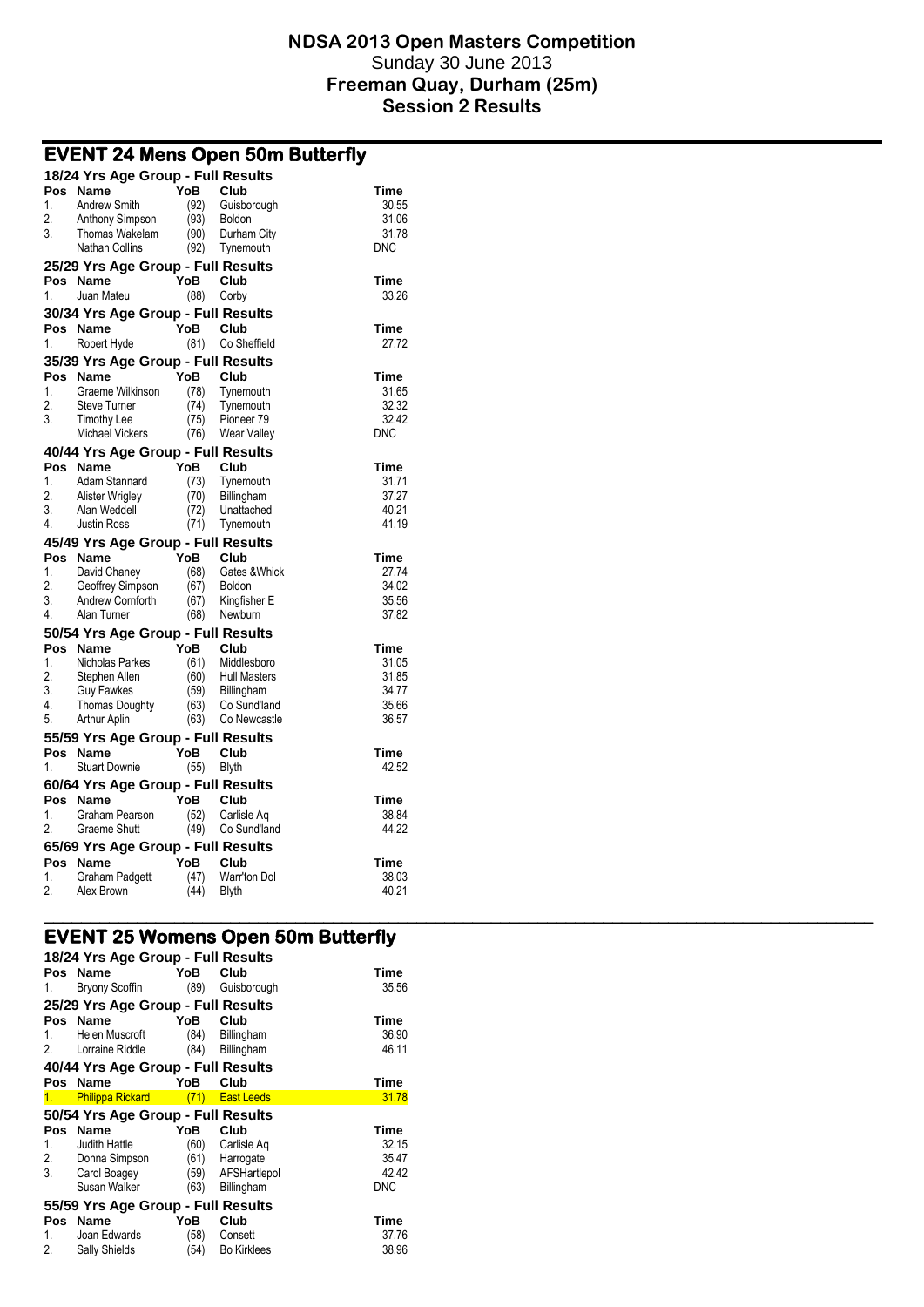# **EVENT 26 Mens Open 100m Backstroke**

|    | 18/24 Yrs Age Group - Full Results |      |                     |             |       |
|----|------------------------------------|------|---------------------|-------------|-------|
|    | Pos Name                           | YoB. | Club                | Time        | 50    |
| 1. | Conor Crozier                      | (92) | Co Sund'land        | 1.05.66     | 31.83 |
|    | 25/29 Yrs Age Group - Full Results |      |                     |             |       |
|    | Pos Name                           | YoB. | Club                | Time        | 50    |
| 1. | Glenn Batten                       | (88) | Co Sund'land        | 1:13.50     | 34.47 |
|    | 35/39 Yrs Age Group - Full Results |      |                     |             |       |
|    | Pos Name                           | YoB. | Club                | Time        | 50    |
| 1. | Dominic Johnston                   | (77) | Consett             | 1:08.05     | 33.01 |
| 2. | <b>Steve Turner</b>                | (74) | Tynemouth           | 1:12.60     | 35.32 |
| 3. | Timothy Lee                        | (75) | Pioneer 79          | 1:14.29     | 36.46 |
| 4. | Graeme Wilkinson                   | (78) | Tynemouth           | 1:20.42     | 38.06 |
|    | Robert Dickinson                   | (74) | Consett             | <b>DNC</b>  |       |
|    | 45/49 Yrs Age Group - Full Results |      |                     |             |       |
|    | Pos Name                           | YoB. | Club                | <b>Time</b> | 50    |
| 1. | David Chaney                       | (68) | Gates & Whick       | 1.14.17     | 35.47 |
|    | 50/54 Yrs Age Group - Full Results |      |                     |             |       |
|    | Pos Name                           | YoB. | Club                | Time        | 50    |
| 1. | Stephen Allen                      | (60) | <b>Hull Masters</b> | 1:12.16     | 36.00 |
|    | 60/64 Yrs Age Group - Full Results |      |                     |             |       |
|    | Pos Name                           | YoB  | Club                | Time        | 50    |
|    | Graeme Shutt                       | (49) | Co Sund'land        | <b>DNC</b>  |       |
|    | 65/69 Yrs Age Group - Full Results |      |                     |             |       |
|    | Pos Name                           | YoB  | Club                | Time        | 50    |
| 1. | <b>Graham Padgett</b>              | (47) | Warr'ton Dol        | 1.35.88     | 46.97 |
| 2. | Carl Butler                        | (44) | RichmondDale        | 1.46.53     | 52.61 |

\_\_\_\_\_\_\_\_\_\_\_\_\_\_\_\_\_\_\_\_\_\_\_\_\_\_\_\_\_\_\_\_\_\_\_\_\_\_\_\_\_\_\_\_\_\_\_\_\_\_\_\_\_\_\_\_\_\_\_\_\_\_\_\_\_\_\_\_\_\_\_\_\_\_\_\_\_\_\_\_\_\_\_\_\_\_\_\_\_\_\_\_\_\_\_\_\_\_\_\_\_\_\_\_\_\_\_\_\_\_\_\_

#### **EVENT 27 Womens Open 100m Backstroke**

|    | 18/24 Yrs Age Group - Full Results |      |                   |            |                           |
|----|------------------------------------|------|-------------------|------------|---------------------------|
|    | Pos Name                           | YoB  | Club              | Time       | 50                        |
|    | Hannah Robson                      | (91) | Boldon            | <b>DNC</b> |                           |
|    | 25/29 Yrs Age Group - Full Results |      |                   |            |                           |
|    | Pos Name                           | YoB  | Club              | Time       | 50                        |
| 1. | Louise Taylor                      | (87) | Co Newcastle      | 1:17.48    | 38.19                     |
| 2. | Emma Shepherd                      | (88) | Billingham        | 1:30.88    | 44.71                     |
|    | 30/34 Yrs Age Group - Full Results |      |                   |            |                           |
|    | Pos Name                           | YoB  | Club              | Time       | 50                        |
|    | Jennifer Dobson                    | (83) | <b>Blyth</b>      | 1:24.96    | 41.78                     |
|    | 35/39 Yrs Age Group - Full Results |      |                   |            |                           |
|    |                                    |      |                   |            |                           |
|    | Pos Name                           | YoB  | Club              | Time       | 50                        |
|    | Andrea Jutrzenka                   | (76) | <b>East Leeds</b> | 1:22.25    | 40.26                     |
|    | 50/54 Yrs Age Group - Full Results |      |                   |            |                           |
|    | Pos Name                           | YoB  | Club              | Time       | 50                        |
| 1. | Judith Hattle                      | (60) | Carlisle Ag       | 1:17.11    |                           |
| 2. | Susan Arrowsmith                   | (62) | NottmLeander      | 1:25.23    |                           |
| 3. | Gillian Sheehan                    | (59) | Billingham        | 2:08.61    | 38.01<br>40.88<br>1:02.19 |
|    | Julie Hoyle                        | (62) | East Leeds        | <b>DNC</b> |                           |
|    | 60/64 Yrs Age Group - Full Results |      |                   |            |                           |
|    | Pos Name                           | YoB. | Club              | Time       | 50                        |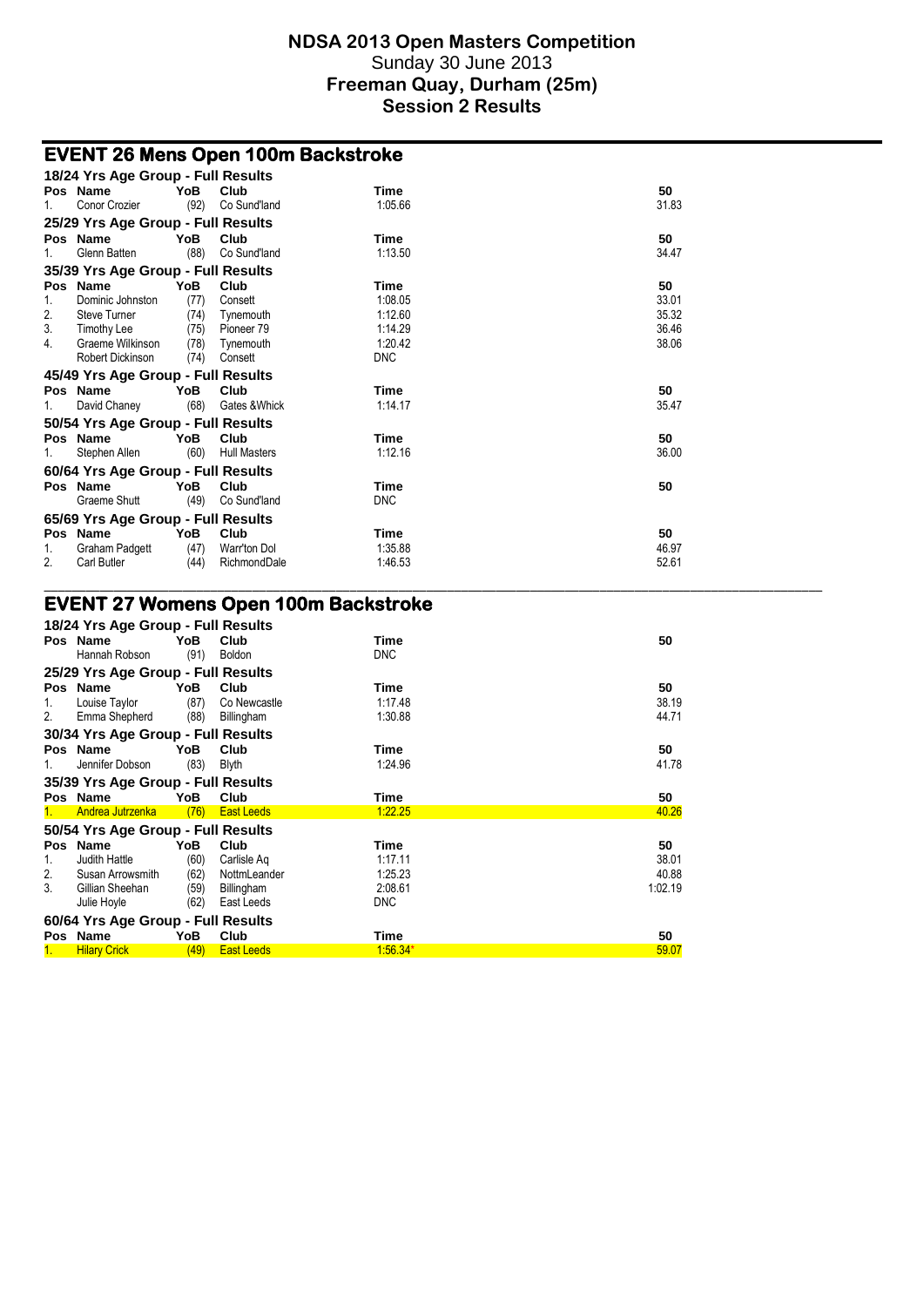| <b>EVENT 28 Mens Open 25m Freestyle</b> |                                            |              |                         |                |  |  |
|-----------------------------------------|--------------------------------------------|--------------|-------------------------|----------------|--|--|
|                                         | 18/24 Yrs Age Group - Full Results         |              |                         |                |  |  |
| Pos                                     | Name                                       | <b>YoB</b>   | Club                    | Time           |  |  |
| 1.                                      | Andrew Smith                               | (92)         | Guisborough             | 16.04          |  |  |
| 2.                                      | Conor Crozier                              | (92)         | Co Sund'land            | 16.14          |  |  |
| 3.                                      | Liam Thompson                              | (95)         | Guisborough             | 16.20          |  |  |
|                                         | Nathan Collins                             | (92)         | Tynemouth               | <b>DNC</b>     |  |  |
|                                         | 25/29 Yrs Age Group - Full Results         |              |                         |                |  |  |
| Pos                                     | <b>Name</b>                                | YoB          | Club                    | Time           |  |  |
| 1.                                      | Glenn Batten                               | (88)         | Co Sund'land            | 13.86          |  |  |
|                                         | 30/34 Yrs Age Group - Full Results         |              |                         |                |  |  |
|                                         | Pos Name                                   | YoB          | Club                    | Time           |  |  |
|                                         | David Charlton                             | (81)         | Boldon                  | <b>DNC</b>     |  |  |
|                                         | Robert Hyde                                | (81)         | Co Sheffield            | DQ ST-         |  |  |
|                                         | 35/39 Yrs Age Group - Full Results         |              |                         |                |  |  |
| Pos                                     | Name                                       | YoB          | Club                    | Time           |  |  |
| 1.                                      | <b>Timothy Lee</b>                         | (75)         | Pioneer <sub>79</sub>   | 13.78          |  |  |
| 2.                                      | <b>Neil Shutt</b>                          | (76)         | Co Sund'land            | 13.92          |  |  |
| $\overline{2}$ .                        | <b>Steve Turner</b>                        | (74)         | Tynemouth               | 13.92          |  |  |
|                                         | <b>Robert Whittle</b>                      | (76)         | Co Newcastle            | <b>DNC</b>     |  |  |
|                                         | 40/44 Yrs Age Group - Full Results         |              |                         |                |  |  |
| Pos                                     | Name                                       | YoB          | Club                    | <b>Time</b>    |  |  |
| 1.                                      | Adam Stannard                              | (73)         | Tynemouth               | 13.94          |  |  |
| 2.                                      | Alan Weddell                               | (72)         | Unattached              | 15.88          |  |  |
| 3.                                      | <b>Justin Ross</b>                         | (71)         | Tynemouth               | 15.92<br>16.24 |  |  |
| 4.                                      | <b>Alister Wrigley</b><br>Kevin Davison    | (70)<br>(72) | Billingham<br>Tynemouth | <b>DNC</b>     |  |  |
|                                         |                                            |              |                         |                |  |  |
| Pos                                     | 45/49 Yrs Age Group - Full Results<br>Name | <b>YoB</b>   | Club                    | <b>Time</b>    |  |  |
| 1.                                      | Geoffrey Simpson                           | (67)         | Boldon                  | 14.21          |  |  |
| $\overline{2}$ .                        | Andrew Cornforth                           | (67)         | Kingfisher E            | 14.78          |  |  |
| 3.                                      | Alan Turner                                | (68)         | Newburn                 | 16.55          |  |  |
| 4.                                      | Darren Simpson                             | (65)         | <b>Boldon</b>           | 17.84          |  |  |
|                                         | Peter Clayton                              | (66)         | Tynemouth               | <b>DNC</b>     |  |  |
|                                         | 50/54 Yrs Age Group - Full Results         |              |                         |                |  |  |
| Pos                                     | <b>Name</b>                                | <b>YoB</b>   | Club                    | <b>Time</b>    |  |  |
| 1.                                      | <b>Thomas Doughty</b>                      | (63)         | Co Sund'land            | 14.92          |  |  |
| 2.                                      | Nicholas Parkes                            | (61)         | Middlesboro             | 16.19          |  |  |
|                                         | 55/59 Yrs Age Group - Full Results         |              |                         |                |  |  |
|                                         | Pos Name                                   | YoB          | Club                    | Time           |  |  |
| 1.                                      | <b>Stuart Downie</b>                       | (55)         | <b>Blyth</b>            | 17.06          |  |  |
|                                         | 65/69 Yrs Age Group - Full Results         |              |                         |                |  |  |
|                                         | Pos Name                                   | YoB          | Club                    | <b>Time</b>    |  |  |
| $\mathbf{1}$                            | Graham Padgett                             | (47)         | Warr'ton Dol            | 15.73          |  |  |
| 2.                                      | Derek Robinson                             | (44)         | <b>Blyth</b>            | 16.71          |  |  |
| 3.                                      | Carl Butler                                | (44)         | RichmondDale            | 17.71          |  |  |
|                                         | 75/79 Yrs Age Group - Full Results         |              |                         |                |  |  |
| Pos                                     | Name                                       | YoB          | Club                    | Time           |  |  |
| 1.                                      | Harry Barrow                               | (38)         | <b>Bo Kirklees</b>      | 16.58          |  |  |
|                                         |                                            |              |                         |                |  |  |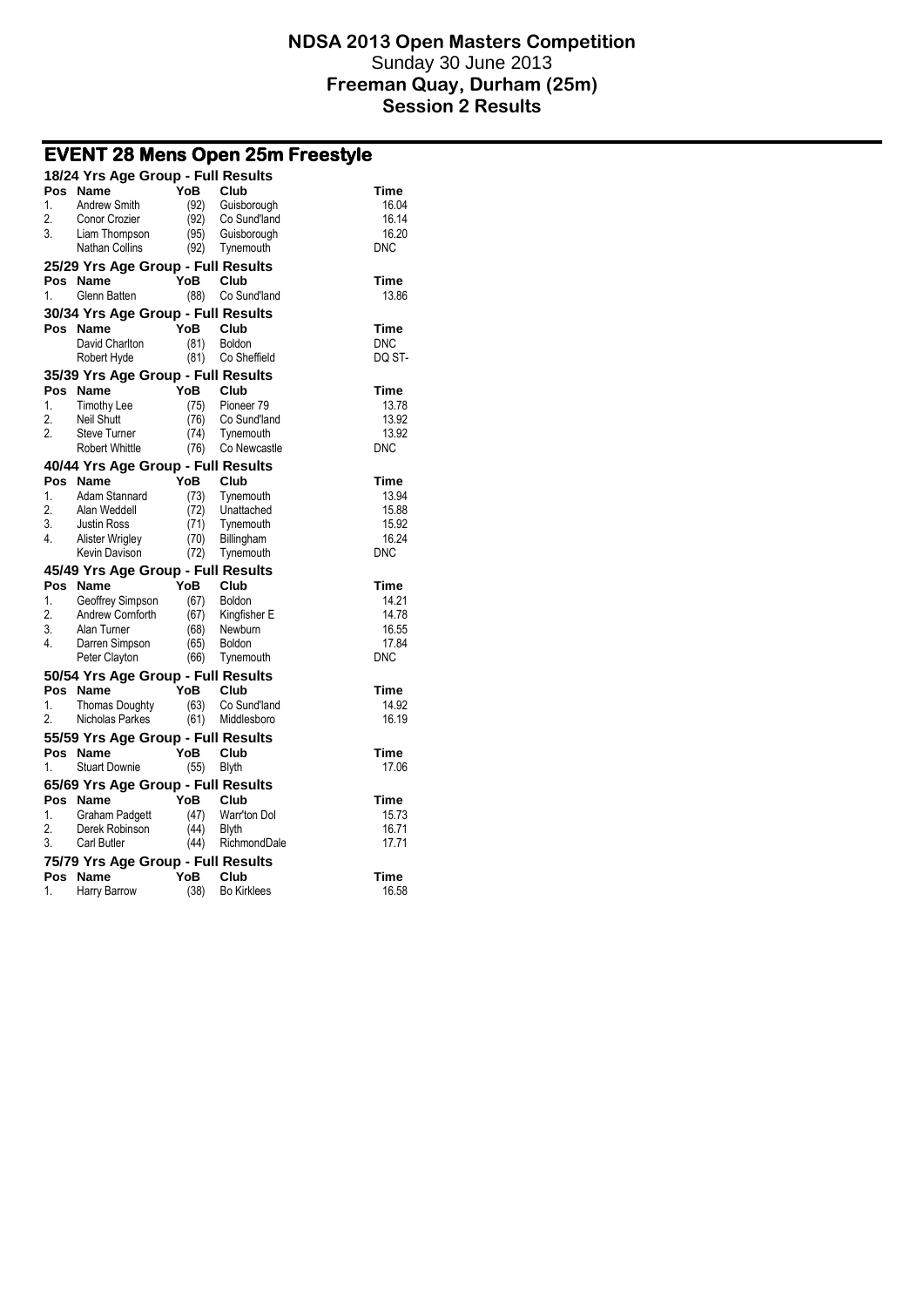\_\_\_\_\_\_\_\_\_\_\_\_\_\_\_\_\_\_\_\_\_\_\_\_\_\_\_\_\_\_\_\_\_\_\_\_\_\_\_\_\_\_\_\_\_\_\_\_\_\_\_\_\_\_\_\_\_\_\_\_\_\_\_\_\_\_\_\_\_\_\_\_\_\_\_\_\_\_\_\_\_\_\_\_\_\_\_\_\_\_\_\_\_\_\_\_\_\_\_\_\_\_\_\_\_\_\_\_\_\_\_\_

| <b>EVENT 29 Womens Open 25m Freestyle</b> |                                                   |              |                           |                     |  |  |
|-------------------------------------------|---------------------------------------------------|--------------|---------------------------|---------------------|--|--|
|                                           | 18/24 Yrs Age Group - Full Results                |              |                           |                     |  |  |
| Pos                                       | <b>Name</b>                                       | YoB          | Club                      | Time                |  |  |
| 1.                                        | <b>Bryony Scoffin</b>                             | (89)         | Guisborough               | 14.99               |  |  |
| 30/34 Yrs Age Group - Full Results        |                                                   |              |                           |                     |  |  |
| Pos                                       | <b>Name</b>                                       | YoB          | Club                      | <b>Time</b>         |  |  |
| 1.                                        | Karen Webster                                     | (79)         | Kingfisher E              | 17.78               |  |  |
|                                           | 35/39 Yrs Age Group - Full Results                |              |                           |                     |  |  |
| Pos                                       | <b>Name</b>                                       | YoB          | Club                      | Time                |  |  |
| 1.                                        | Andrea Jutrzenka                                  | (76)         | <b>East Leeds</b>         | 15.23               |  |  |
|                                           | <b>Vicky Stewart</b>                              |              | (78) Kingfisher E         | <b>DNC</b>          |  |  |
|                                           | 40/44 Yrs Age Group - Full Results                |              |                           |                     |  |  |
| Pos                                       | <b>Name</b>                                       | YoB          | Club                      | <b>Time</b>         |  |  |
| 1.                                        | <b>Philippa Rickard</b>                           | (71)         | <b>East Leeds</b>         | 14.25               |  |  |
|                                           | Gill Van Der Merwe                                | (72)         | Tynemouth                 | <b>DNC</b>          |  |  |
|                                           | 45/49 Yrs Age Group - Full Results                |              |                           |                     |  |  |
| Pos                                       | <b>Name</b>                                       | YoB          | Club                      | Time                |  |  |
| 1.                                        | Jayne Simpson                                     | (67)         | Boldon                    | 14.55               |  |  |
| 2.                                        | <b>Tracey Ann Smith</b>                           | (67)         | Co Newcastle              | 15.20               |  |  |
| 3.                                        | Kath Minghella                                    | (64)         | Kingfisher E              | 16.15               |  |  |
| 4.                                        | Dianne Roberts                                    | (64)         | Kingfisher E              | 19.92               |  |  |
|                                           | 50/54 Yrs Age Group - Full Results                |              |                           |                     |  |  |
| Pos                                       | Name                                              | YoB          | Club                      | Time                |  |  |
| 1.<br>2.                                  | Carol Boagey                                      | (59)         | AFSHartlepol              | 18.09               |  |  |
|                                           | Jeannette Richards<br>Julie Hoyle                 | (61)<br>(62) | Kingfishers<br>East Leeds | 21.93<br><b>DNC</b> |  |  |
|                                           | Susan Walker                                      | (63)         | Billingham                | DQ ST-              |  |  |
|                                           |                                                   |              |                           |                     |  |  |
| Pos                                       | 55/59 Yrs Age Group - Full Results<br><b>Name</b> | YoB          | Club                      | Time                |  |  |
| 1.                                        | Sally Shields                                     | (54)         | <b>Bo Kirklees</b>        | 16.52               |  |  |
| 2.                                        | Jane Hamp                                         | (57)         | Filey                     | 21.10               |  |  |
| 3.                                        | <b>Christine Muscroft</b>                         | (56)         | Billingham                | 21.45               |  |  |
|                                           |                                                   |              |                           |                     |  |  |

# **EVENT 30 Mens Open 100m IM**

|                             | 18/24 Yrs Age Group - Full Results                                                     |                                     |                                                                         |                                                        |
|-----------------------------|----------------------------------------------------------------------------------------|-------------------------------------|-------------------------------------------------------------------------|--------------------------------------------------------|
| Pos<br>1.<br>2.<br>3.       | Name<br>Conor Crozier<br>Thomas Wakelam<br>Liam Thompson<br><b>Nathan Collins</b>      | YoB<br>(92)<br>(90)<br>(92)         | Club<br>Co Sund'land<br>Durham City<br>(95) Guisborough<br>Tynemouth    | Time<br>1.07.17<br>1.14.75<br>1.18.41<br><b>DNC</b>    |
|                             | 25/29 Yrs Age Group - Full Results                                                     |                                     |                                                                         |                                                        |
| Pos<br>1.                   | Name<br>Stephen Earl<br>Juan Mateu                                                     | YoB<br>(88)<br>(88)                 | Club<br>Wear Valley<br>Corby                                            | Time<br>1.07.63<br>DQ SA-                              |
|                             | 35/39 Yrs Age Group - Full Results                                                     |                                     |                                                                         |                                                        |
| Pos<br>1.<br>2.             | <b>Name</b><br><b>Steve Turner</b><br>Graeme Wilkinson<br><b>Robert Dickinson</b>      | YoB<br>(74)<br>(78)<br>(74)         | Club<br>Tynemouth<br>Tynemouth<br>Consett                               | Time<br>1.12.76<br>1.14.60<br><b>DNC</b>               |
|                             | 40/44 Yrs Age Group - Full Results                                                     |                                     |                                                                         |                                                        |
| Pos<br>1.<br>2.             | Name<br>Adam Stannard<br>Alan Weddell<br>Kevin Davison<br>James Hodson                 | YoB<br>(73)<br>(72)<br>(72)<br>(70) | Club<br>Tynemouth<br>Unattached<br>Tynemouth<br>Co Newcastle            | Time<br>1.18.28<br>1.27.82<br><b>DNC</b><br><b>DNC</b> |
|                             | 45/49 Yrs Age Group - Full Results                                                     |                                     |                                                                         |                                                        |
| Pos<br>1.<br>2.             | <b>Name</b><br>Peter Clayton<br>Alan Turner<br><b>Stuart Hoyle</b><br>Andrew Cornforth | YoB<br>(66)<br>(68)<br>(66)<br>(67) | Club<br>Tynemouth<br>Newburn<br>East Leeds<br>Kingfisher E              | Time<br>1.20.82<br>1.33.29<br><b>DNC</b><br>DQ ST-     |
|                             | 50/54 Yrs Age Group - Full Results                                                     |                                     |                                                                         |                                                        |
| Pos<br>1.<br>2.<br>3.<br>4. | Name<br>Craig Heggie<br>Stephen Allen<br><b>Thomas Doughty</b><br><b>Arthur Aplin</b>  | YoB<br>(62)<br>(60)<br>(63)<br>(63) | Club<br>Copeland<br><b>Hull Masters</b><br>Co Sund'land<br>Co Newcastle | Time<br>1.13.34<br>1.13.40<br>1.26.12<br>1.27.26       |